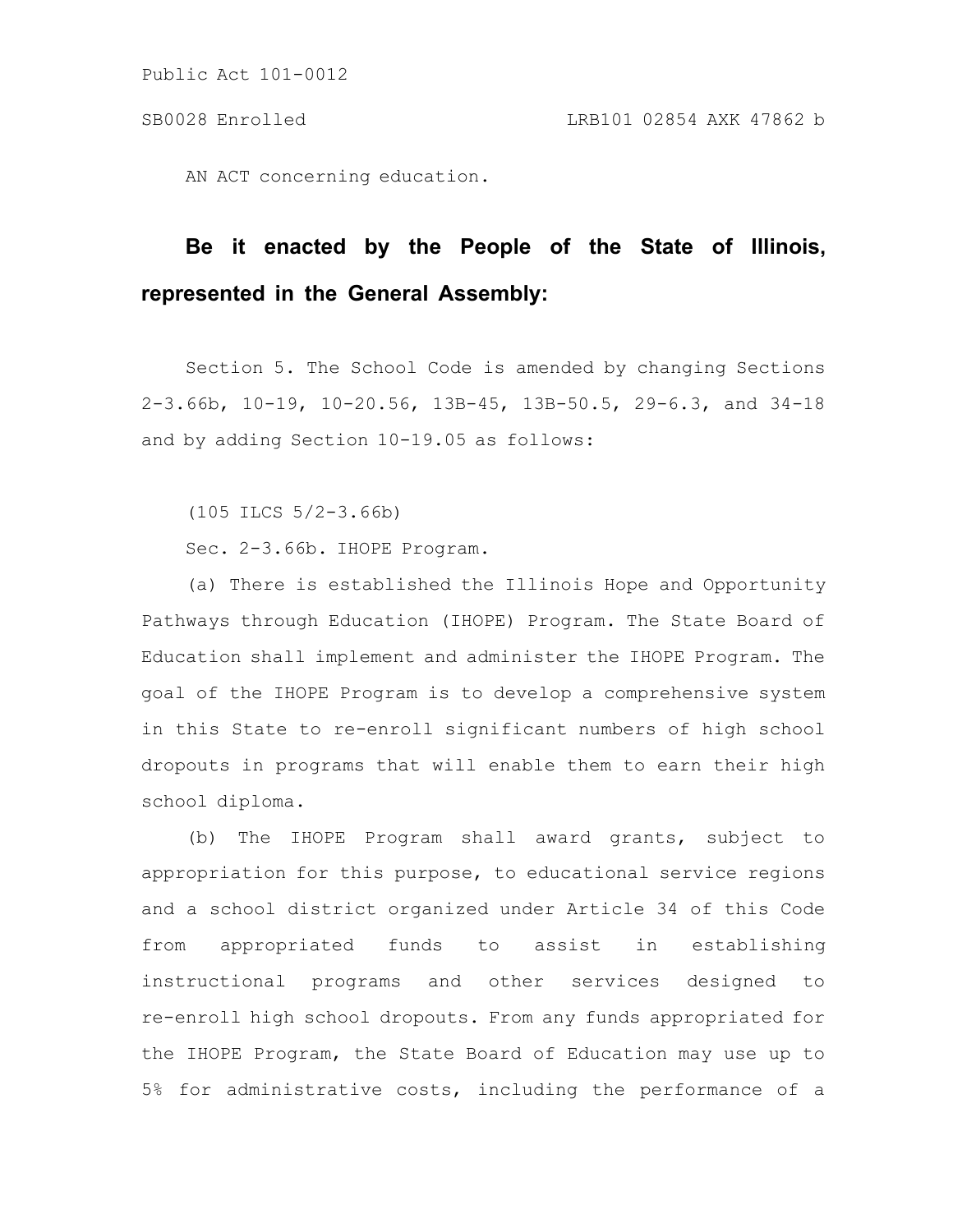program evaluation and the hiring of staff to implement and administer the program.

The IHOPE Program shall provide incentive grant funds for regional offices of education and a school district organized under Article 34 of this Code to develop partnerships with school districts, public community colleges, and community groups to build comprehensive plans to re-enroll high school dropouts in their regions or districts.

Programs funded through the IHOPE Program shall allow high school dropouts, up to and including age 21 notwithstanding Section 26-2 of this Code, to re-enroll in an educational program in conformance with rules adopted by the State Board of Education. Programs may include without limitation comprehensive year-round programming, evening school, summer school, community college courses, adult education, vocational training, work experience, programs to enhance self-concept, and parenting courses. Any student in the IHOPE Program who wishes to earn a high school diploma must meet the prerequisites to receiving a high school diploma specified in Section 27-22 of this Code and any other graduation requirements of the student's district of residence. Any student who successfully completes the requirements for his or her graduation shall receive a diploma identifying the student as graduating from his or her district of residence.

(c) In order to be eligible for funding under the IHOPE Program, an interested regional office of education or a school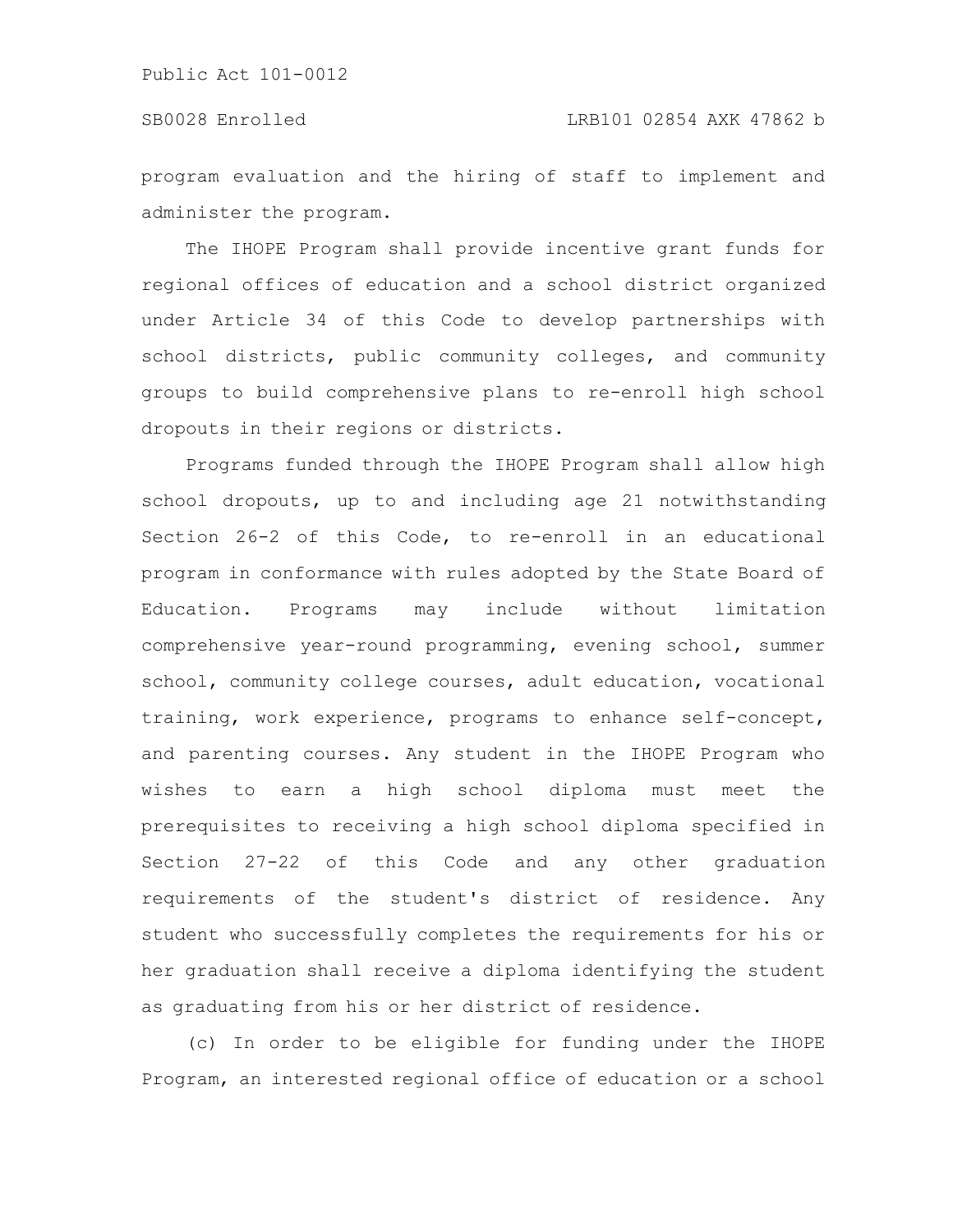# SB0028 Enrolled LRB101 02854 AXK 47862 b

district organized under Article 34 of this Code shall develop an IHOPE Plan to be approved by the State Board of Education. The State Board of Education shall develop rules for the IHOPE Program that shall set forth the requirements for the development of the IHOPE Plan. Each Plan shall involve school districts, public community colleges, and key community programs that work with high school dropouts located in an educational service region or the City of Chicago before the Plan is sent to the State Board for approval. No funds may be distributed to a regional office of education or a school district organized under Article 34 of this Code until the State Board has approved the Plan.

(d) A regional office of education or a school district organized under Article 34 of this Code may operate its own program funded by the IHOPE Program or enter into a contract with other not-for-profit entities, including school districts, public community colleges, and not-for-profit community-based organizations, to operate a program.

A regional office of education or a school district organized under Article 34 of this Code that receives an IHOPE grant from the State Board of Education may provide funds under a sub-grant, as specified in the IHOPE Plan, to other not-for-profit entities to provide services according to the IHOPE Plan that was developed. These other entities may include school districts, public community colleges, or not-for-profit community-based organizations or a cooperative partnership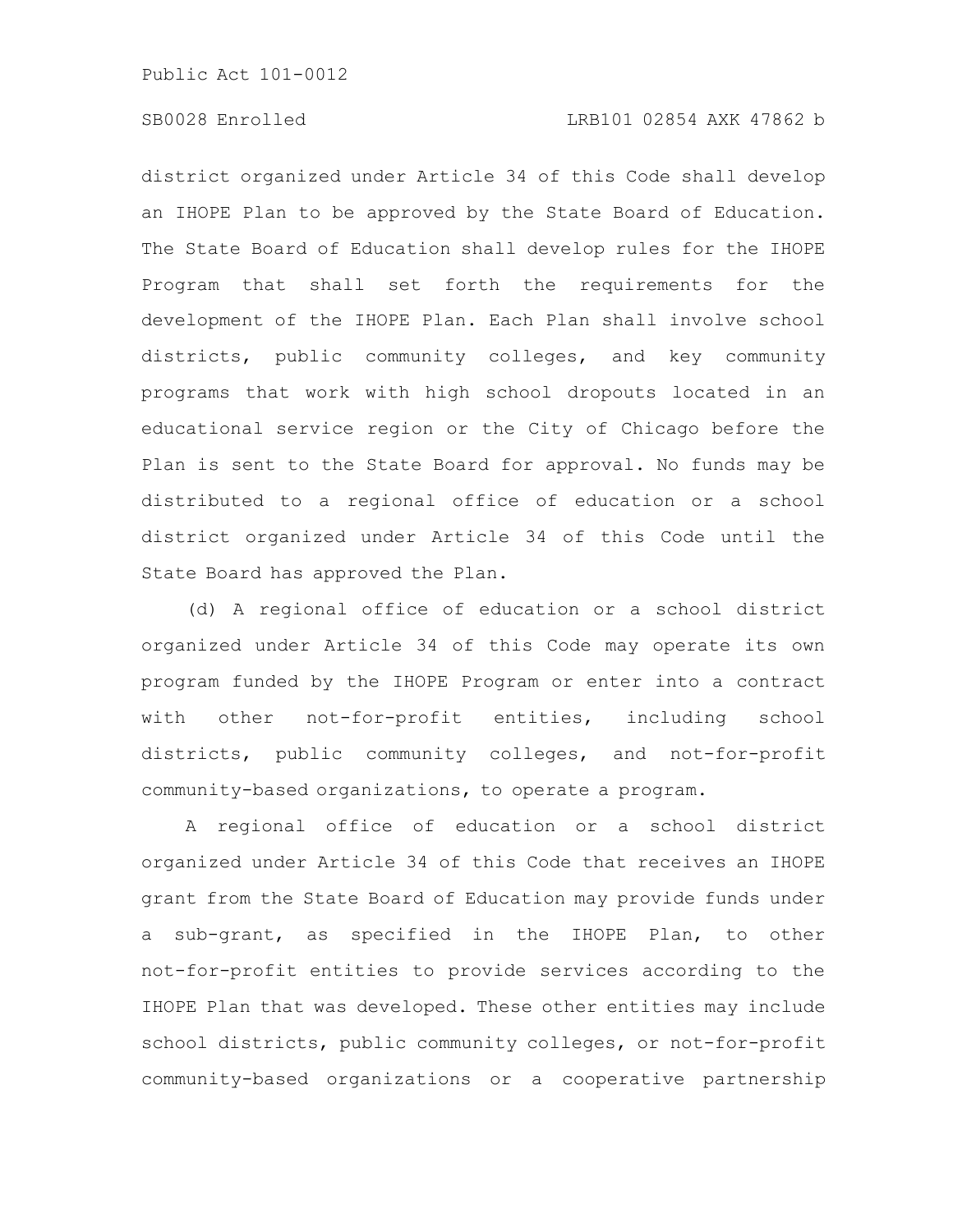# SB0028 Enrolled LRB101 02854 AXK 47862 b

among these entities.

(e) In order to distribute funding based upon the need to ensure delivery of programs that will have the greatest impact, IHOPE Program funding must be distributed based upon the proportion of dropouts in the educational service region or school district, in the case of a school district organized under Article 34 of this Code, to the total number of dropouts in this State. This formula shall employ the dropout data provided by school districts to the State Board of Education.

A regional office of education or a school district organized under Article 34 of this Code may claim State aid under Section 18-8.05 or 18-8.15 of this Code for students enrolled in a program funded by the IHOPE Program, provided that the State Board of Education has approved the IHOPE Plan and that these students are receiving services that are meeting the requirements of Section 27-22 of this Code for receipt of a high school diploma and are otherwise eligible to be claimed for general State aid under Section 18-8.05 of this Code or evidence-based funding under Section 18-8.15 of this Code, including provisions related to the minimum number of days of pupil attendance pursuant to Section 10-19 of this Code and the minimum number of daily hours of school work required under Section 10-19.05 and any exceptions thereto as defined by the State Board of Education in rules.

(f) IHOPE categories of programming may include the following: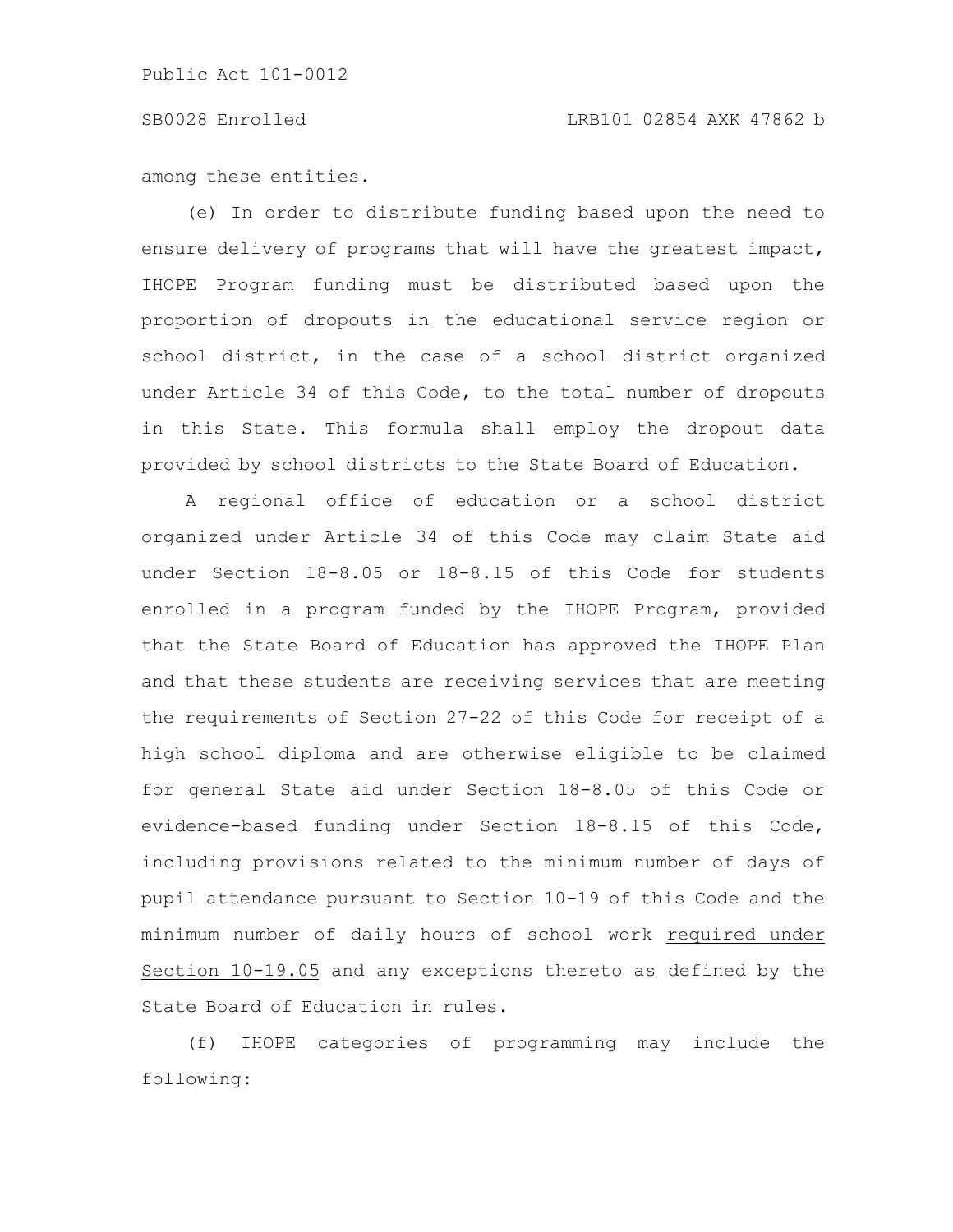### SB0028 Enrolled LRB101 02854 AXK 47862 b

(1) Full-time programs that are comprehensive, year-round programs.

(2) Part-time programs combining work and study scheduled at various times that are flexible to the needs of students.

(3) Online programs and courses in which students take courses and complete on-site, supervised tests that measure the student's mastery of a specific course needed for graduation. Students may take courses online and earn credit or students may prepare to take supervised tests for specific courses for credit leading to receipt of a high school diploma.

(4) Dual enrollment in which students attend high school classes in combination with community college classes or students attend community college classes while simultaneously earning high school credit and eventually a high school diploma.

(g) In order to have successful comprehensive programs re-enrolling and graduating low-skilled high school dropouts, programs funded through the IHOPE Program shall include all of the following components:

(1) Small programs (70 to 100 students) at a separate school site with a distinct identity. Programs may be larger with specific need and justification, keeping in mind that it is crucial to keep programs small to be effective.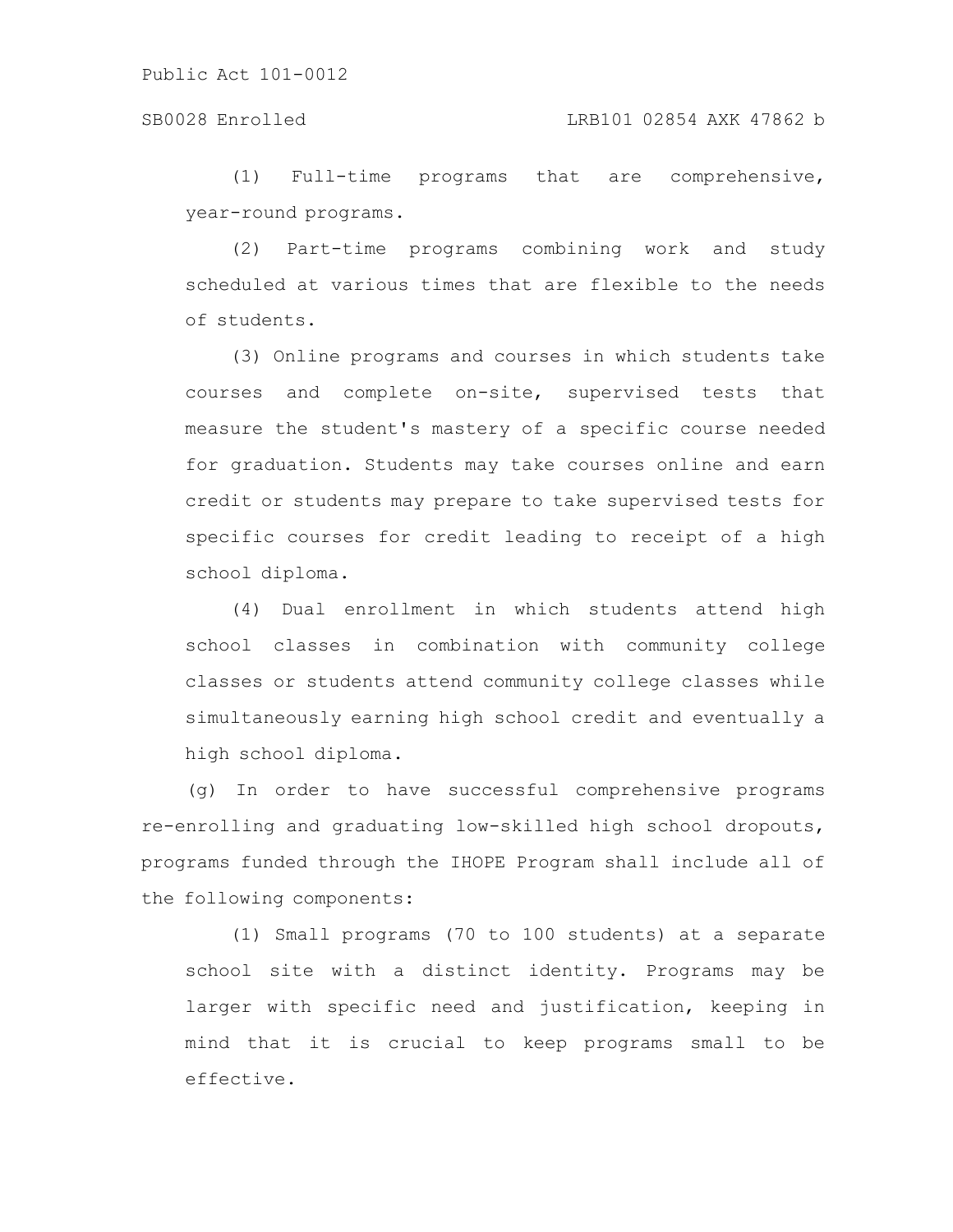# SB0028 Enrolled LRB101 02854 AXK 47862 b

(2) Specific performance-based goals and outcomes and measures of enrollment, attendance, skills, credits, graduation, and the transition to college, training, and employment.

(3) Strong, experienced leadership and teaching staff who are provided with ongoing professional development.

(4) Voluntary enrollment.

(5) High standards for student learning, integrating work experience, and education, including during the school year and after school, and summer school programs that link internships, work, and learning.

(6) Comprehensive programs providing extensive support services.

(7) Small teams of students supported by full-time paid mentors who work to retain and help those students graduate.

(8) A comprehensive technology learning center with Internet access and broad-based curriculum focusing on academic and career subject areas.

(9) Learning opportunities that incorporate action into study.

(h) Programs funded through the IHOPE Program must report data to the State Board of Education as requested. This information shall include, but is not limited to, student enrollment figures, attendance information, course completion data, graduation information, and post-graduation information,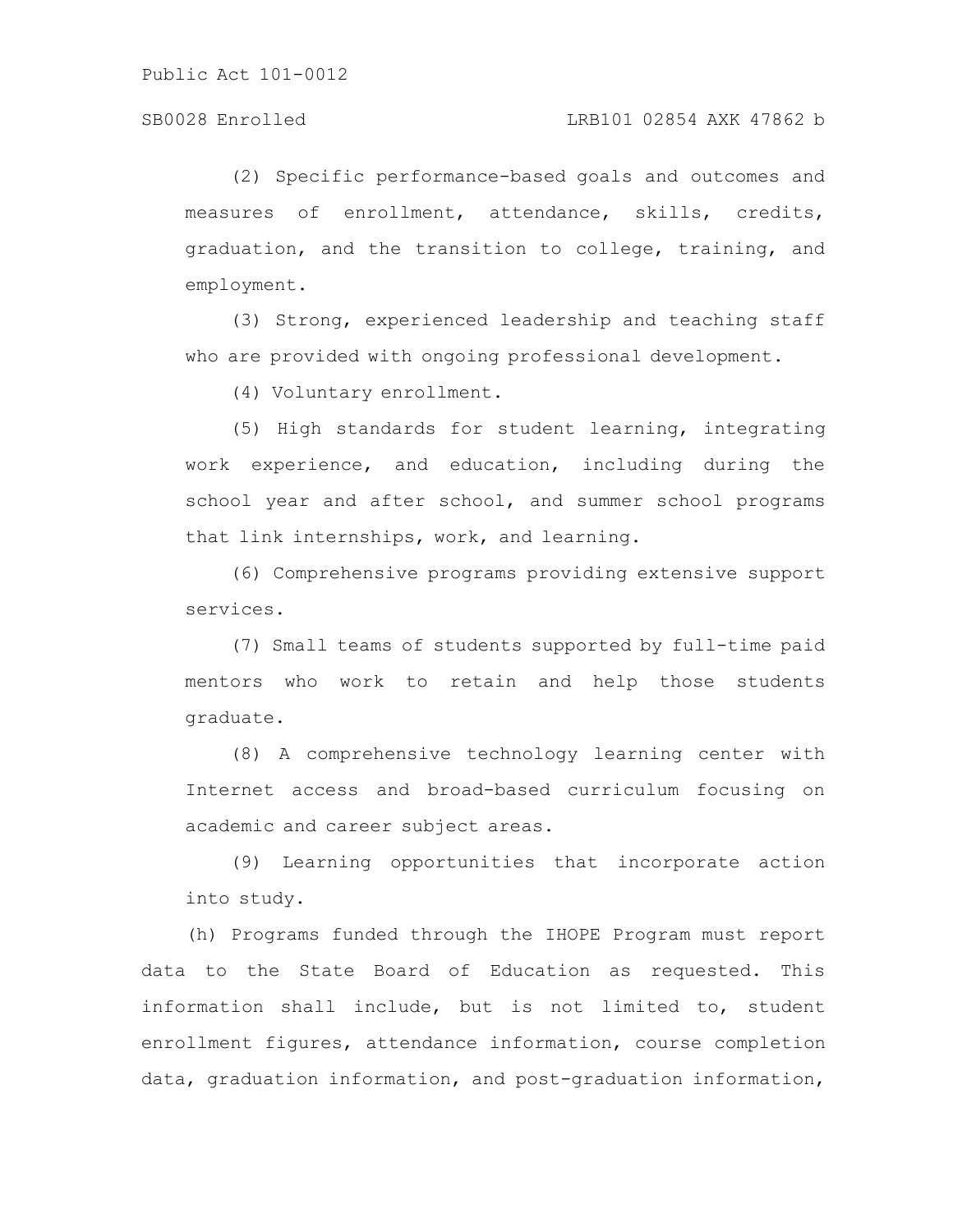# SB0028 Enrolled LRB101 02854 AXK 47862 b

as available.

(i) Rules must be developed by the State Board of Education to set forth the fund distribution process to regional offices of education and a school district organized under Article 34 of this Code, the planning and the conditions upon which an IHOPE Plan would be approved by State Board, and other rules to develop the IHOPE Program.

(Source: P.A. 100-465, eff. 8-31-17.)

(105 ILCS 5/10-19) (from Ch. 122, par. 10-19)

Sec. 10-19. Length of school term - experimental programs. Each school board shall annually prepare a calendar for the school term, specifying the opening and closing dates and providing a minimum term of at least 185 days to insure 176 days of actual pupil attendance, computable under Section 10-19.05 18-8.05 or 18-8.15, except that for the 1980-1981 school year only 175 days of actual pupil attendance shall be required because of the closing of schools pursuant to Section 24-2 on January 29, 1981 upon the appointment by the President of that day as a day of thanksgiving for the freedom of the Americans who had been held hostage in Iran. Any days allowed by law for teachers' institutes but not used as such or used as parental institutes as provided in Section 10-22.18d shall increase the minimum term by the school days not so used. Except as provided in Section 10-19.1, the board may not extend the school term beyond such closing date unless that extension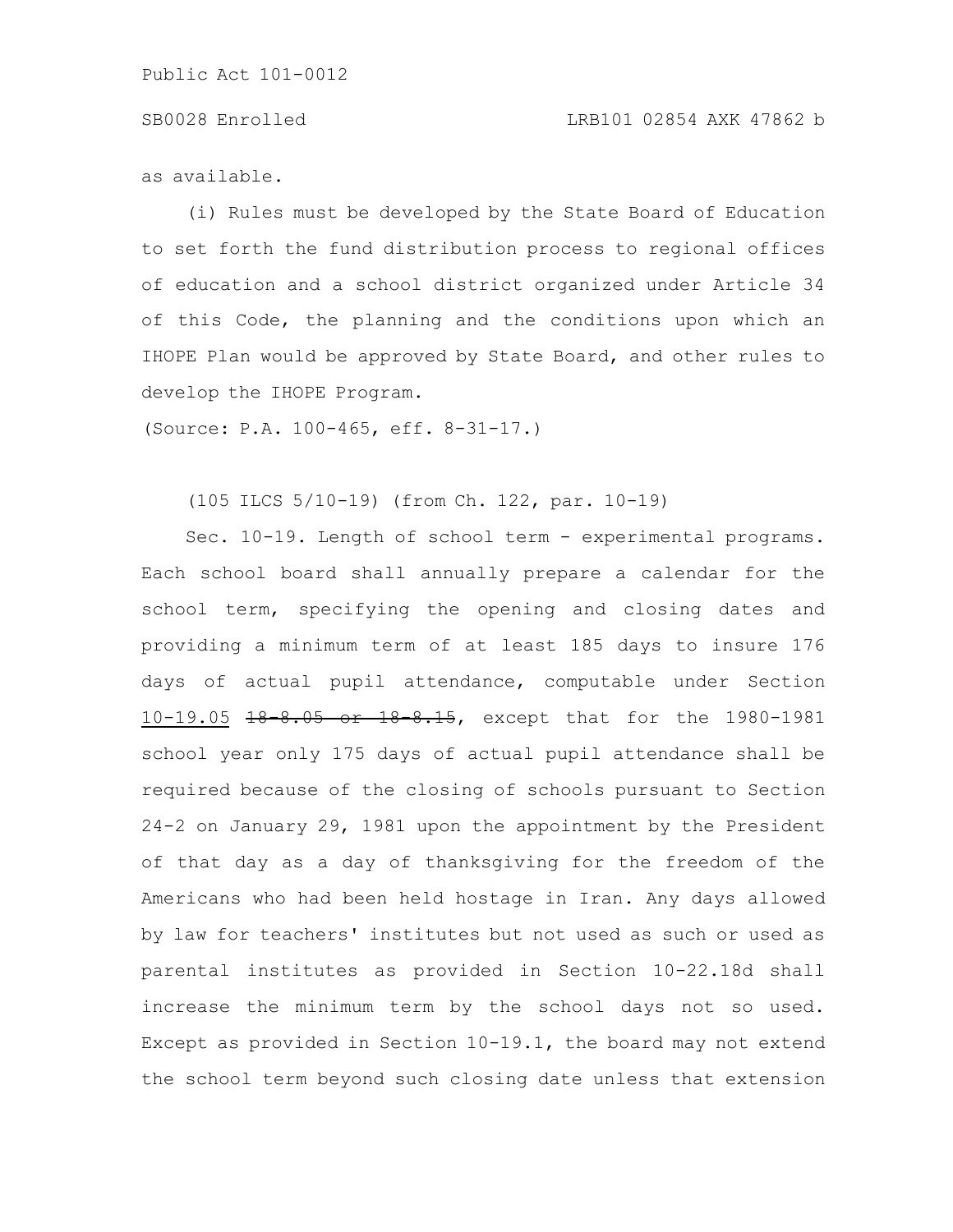### SB0028 Enrolled LRB101 02854 AXK 47862 b

of term is necessary to provide the minimum number of computable days. In case of such necessary extension school employees shall be paid for such additional time on the basis of their regular contracts. A school board may specify a closing date earlier than that set on the annual calendar when the schools of the district have provided the minimum number of computable days under this Section. Nothing in this Section prevents the board from employing superintendents of schools, principals and other nonteaching personnel for a period of 12 months, or in the case of superintendents for a period in accordance with Section 10-23.8, or prevents the board from employing other personnel before or after the regular school term with payment of salary proportionate to that received for comparable work during the school term.

A school board may make such changes in its calendar for the school term as may be required by any changes in the legal school holidays prescribed in Section 24-2. A school board may make changes in its calendar for the school term as may be necessary to reflect the utilization of teachers' institute days as parental institute days as provided in Section 10-22.18d.

The calendar for the school term and any changes must be submitted to and approved by the regional superintendent of schools before the calendar or changes may take effect.

With the prior approval of the State Board of Education and subject to review by the State Board of Education every 3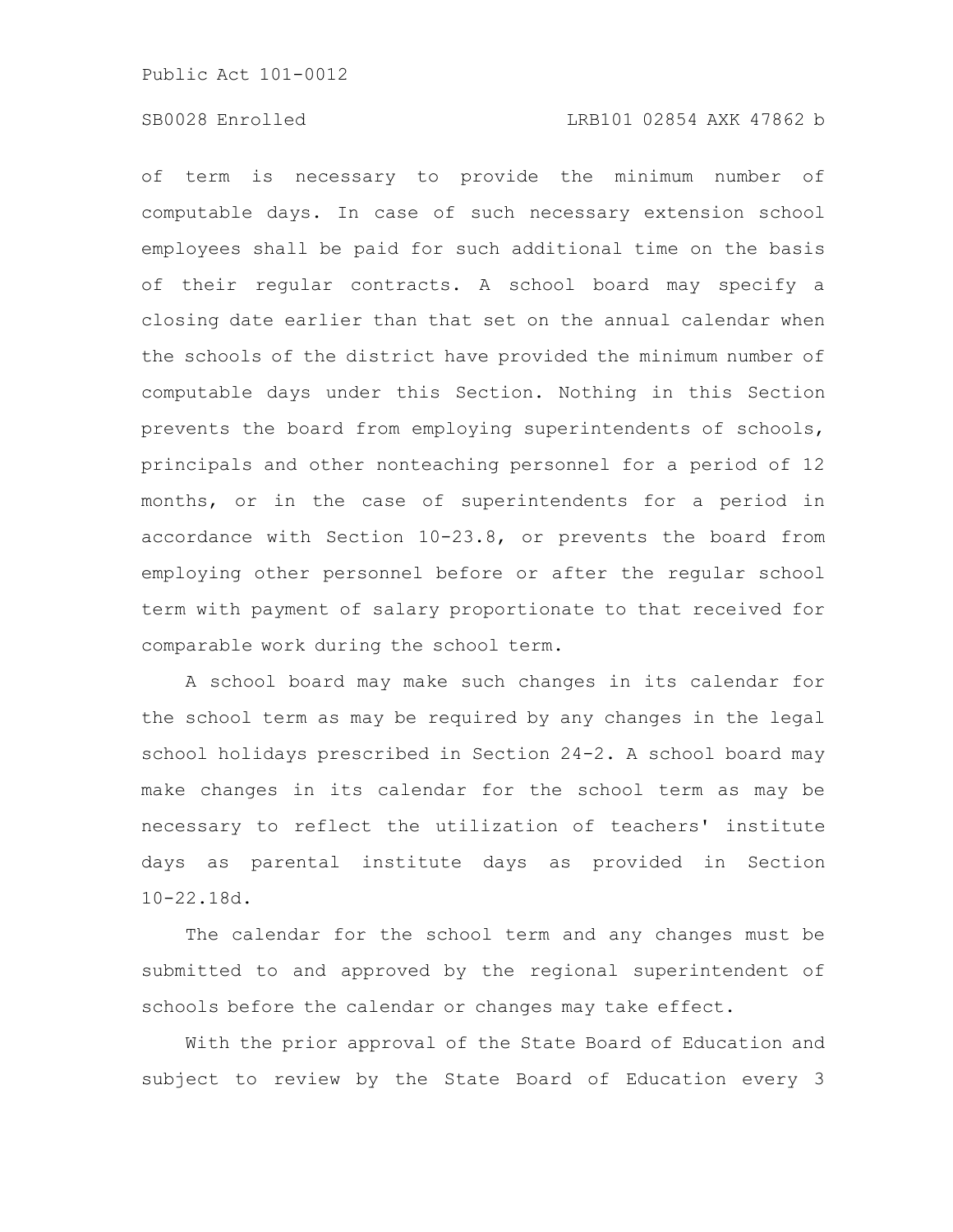# SB0028 Enrolled LRB101 02854 AXK 47862 b

years, any school board may, by resolution of its board and in agreement with affected exclusive collective bargaining agents, establish experimental educational programs, including but not limited to programs for e-learning days as authorized under Section 10-20.56 of this Code, self-directed learning, or outside of formal class periods, which programs when so approved shall be considered to comply with the requirements of this Section as respects numbers of days of actual pupil attendance and with the other requirements of this Act as respects courses of instruction.

(Source: P.A. 99-194, eff. 7-30-15; 100-465, eff. 8-31-17.)

(105 ILCS 5/10-19.05 new)

Sec. 10-19.05. Daily pupil attendance calculation.

(a) Except as otherwise provided in this Section, for a pupil of legal school age and in kindergarten or any of grades 1 through 12, a day of attendance shall be counted only for sessions of not less than 5 clock hours of school work per day under direct supervision of (i) teachers or (ii) non-teaching personnel or volunteer personnel when engaging in non-teaching duties and supervising in those instances specified in subsection (a) of Section 10-22.34 and paragraph 10 of Section 34-18. Days of attendance by pupils through verified participation in an e-learning program adopted by a school board and verified by the regional office of education or intermediate service center for the school district under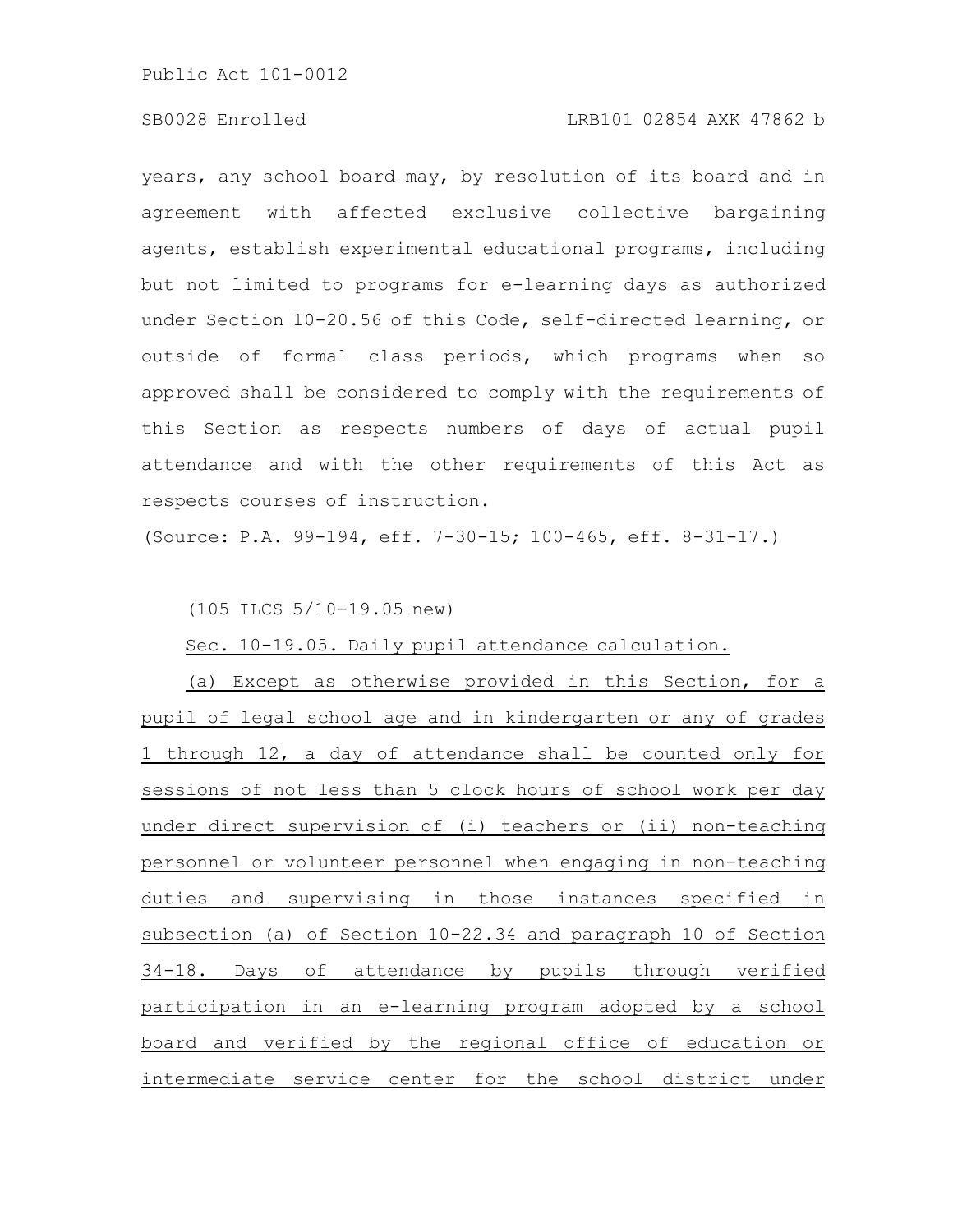Section 10-20.56 of this Code shall be considered as full days of attendance under this Section.

(b) A pupil regularly enrolled in a public school for only a part of the school day may be counted on the basis of one-sixth of a school day for every class hour of instruction of 40 minutes or more attended pursuant to such enrollment, unless a pupil is enrolled in a block-schedule format of 80 minutes or more of instruction, in which case the pupil may be counted on the basis of the proportion of minutes of school work completed each day to the minimum number of minutes that school work is required to be held that day.

(c) A session of 4 or more clock hours may be counted as a day of attendance upon certification by the regional superintendent of schools and approval by the State Superintendent of Education to the extent that the district has been forced to use daily multiple sessions.

(d) A session of 3 or more clock hours may be counted as a day of attendance (1) when the remainder of the school day or at least 2 hours in the evening of that day is utilized for an in-service training program for teachers, up to a maximum of 10 days per school year, provided that a district conducts an in-service training program for teachers in accordance with Section 10-22.39 of this Code, or, in lieu of 4 such days, 2 full days may be used, in which event each such day may be counted as a day required for a legal school calendar pursuant to Section 10-19 of this Code; (2) when, of the 5 days allowed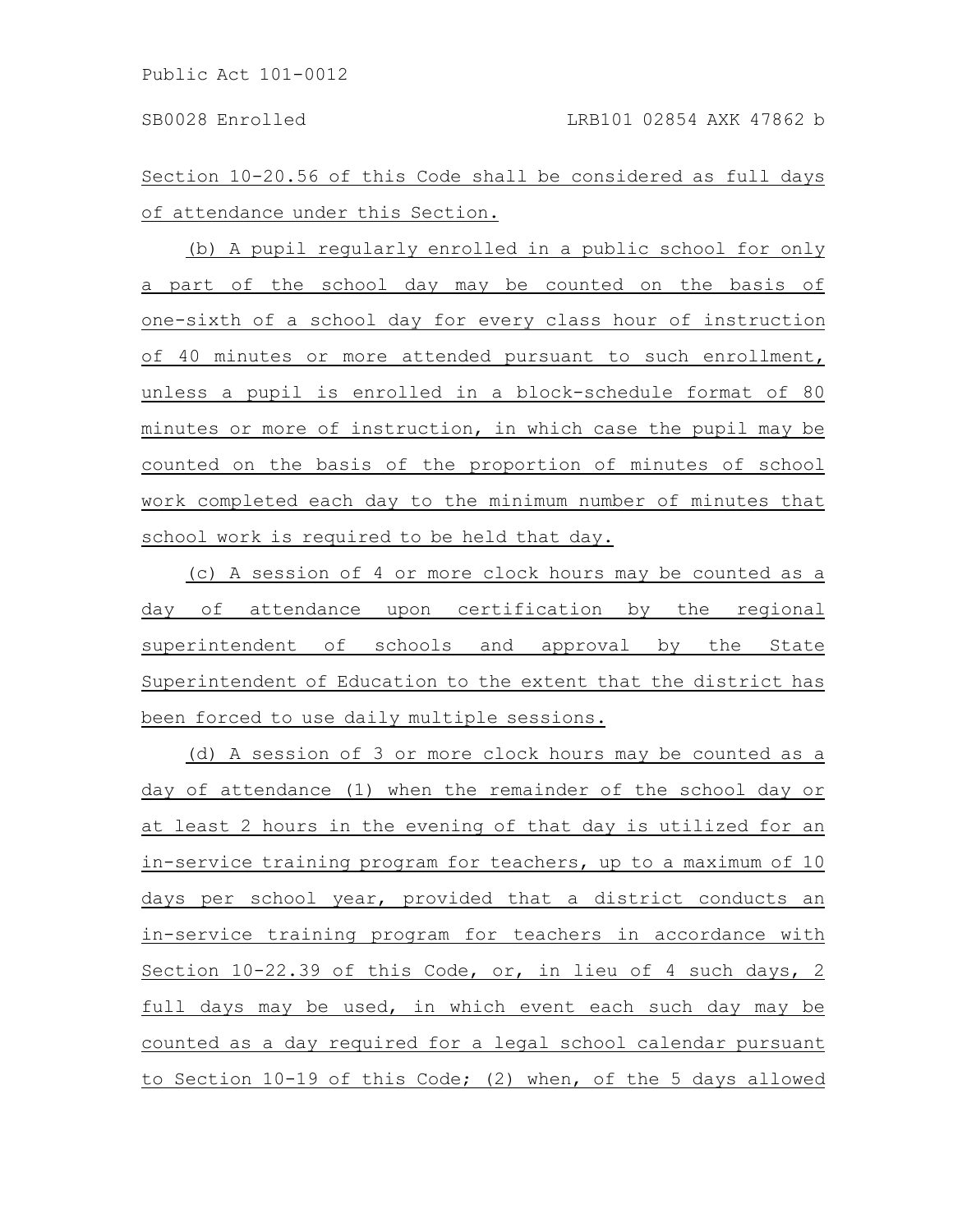under item (1), a maximum of 4 days are used for parent-teacher conferences, or, in lieu of 4 such days, 2 full days are used, in which case each such day may be counted as a calendar day required under Section 10-19 of this Code, provided that the full-day, parent-teacher conference consists of (i) a minimum of 5 clock hours of parent-teacher conferences, (ii) both a minimum of 2 clock hours of parent-teacher conferences held in the evening following a full day of student attendance and a minimum of 3 clock hours of parent-teacher conferences held on the day immediately following evening parent-teacher conferences, or (iii) multiple parent-teacher conferences held in the evenings following full days of student attendance in which the time used for the parent-teacher conferences is equivalent to a minimum of 5 clock hours; and (3) when days in addition to those provided in items (1) and (2) are scheduled by a school pursuant to its school improvement plan adopted under Article 34 or its revised or amended school improvement plan adopted under Article 2, provided that (i) such sessions of 3 or more clock hours are scheduled to occur at regular intervals, (ii) the remainder of the school days in which such sessions occur are utilized for in-service training programs or other staff development activities for teachers, and (iii) a sufficient number of minutes of school work under the direct supervision of teachers are added to the school days between such regularly scheduled sessions to accumulate not less than the number of minutes by which such sessions of 3 or more clock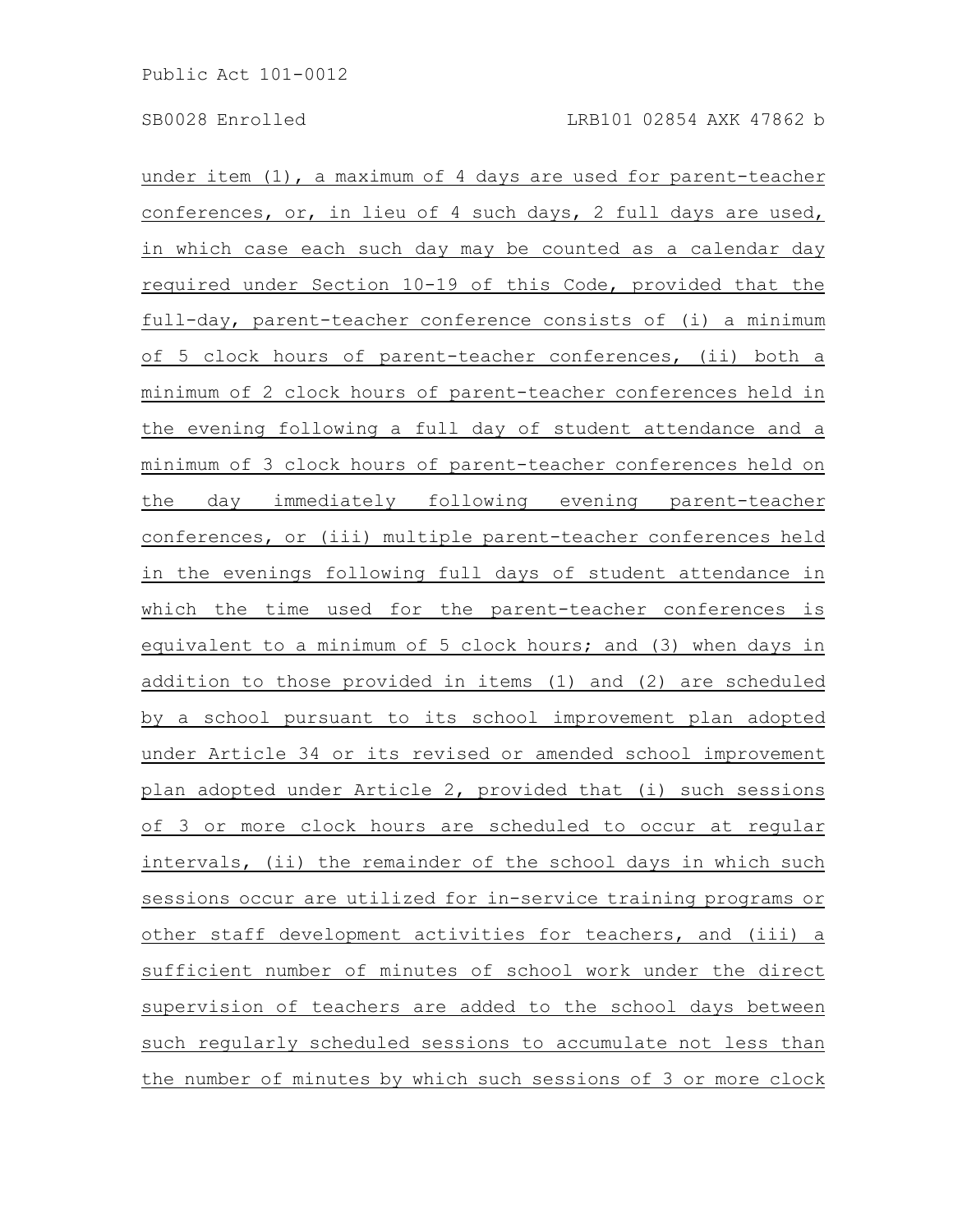hours fall short of 5 clock hours. Days scheduled for in-service training programs, staff development activities, or parent-teacher conferences may be scheduled separately for different grade levels and different attendance centers of the district.

(e) A session of not less than one clock hour of teaching hospitalized or homebound pupils on-site or by telephone to the classroom may be counted as a half day of attendance; however, these pupils must receive 4 or more clock hours of instruction to be counted for a full day of attendance.

(f) A session of at least 4 clock hours may be counted as a day of attendance for first grade pupils and pupils in full-day kindergartens, and a session of 2 or more hours may be counted as a half day of attendance by pupils in kindergartens that provide only half days of attendance.

(g) For children with disabilities who are below the age of 6 years and who cannot attend 2 or more clock hours because of their disability or immaturity, a session of not less than one clock hour may be counted as a half day of attendance; however, for such children whose educational needs require a session of 4 or more clock hours, a session of at least 4 clock hours may be counted as a full day of attendance.

(h) A recognized kindergarten that provides for only a half day of attendance by each pupil shall not have more than one half day of attendance counted in any one day. However, kindergartens may count 2 and a half days of attendance in any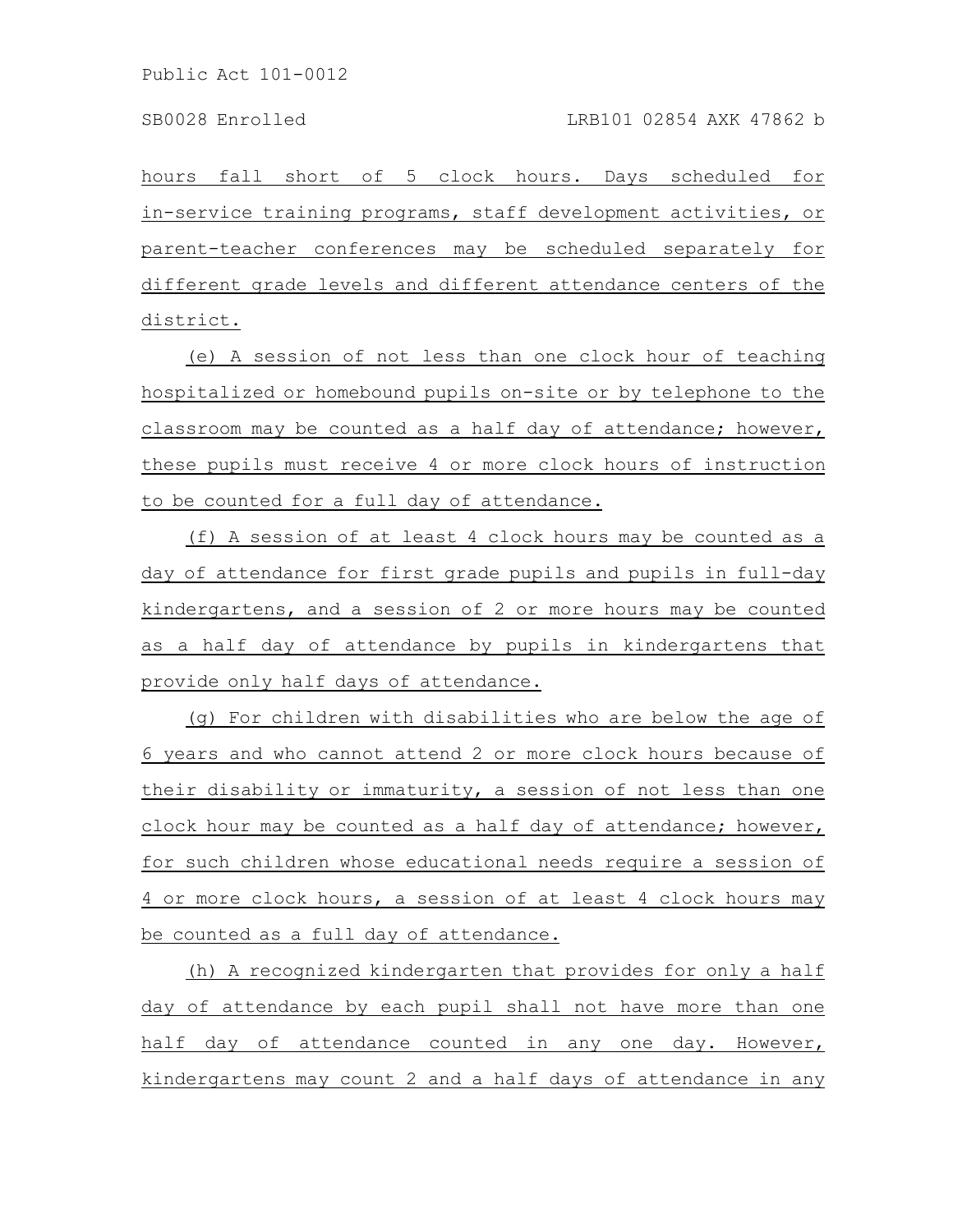5 consecutive school days. When a pupil attends such a kindergarten for 2 half days on any one school day, the pupil shall have the following day as a day absent from school, unless the school district obtains permission in writing from the State Superintendent of Education. Attendance at kindergartens that provide for a full day of attendance by each pupil shall be counted the same as attendance by first grade pupils. Only the first year of attendance in one kindergarten shall be counted, except in the case of children who entered the kindergarten in their fifth year whose educational development requires a second year of kindergarten as determined under rules of the State Board of Education.

(i) On the days when the State's final accountability assessment is administered under subsection (c) of Section 2-3.64a-5 of this Code, the day of attendance for a pupil whose school day must be shortened to accommodate required testing procedures may be less than 5 clock hours and shall be counted toward the 176 days of actual pupil attendance required under Section 10-19 of this Code, provided that a sufficient number of minutes of school work in excess of 5 clock hours are first completed on other school days to compensate for the loss of school work on the examination days.

(j) Pupils enrolled in a remote educational program established under Section 10-29 of this Code may be counted on the basis of a one-fifth day of attendance for every clock hour of instruction attended in the remote educational program,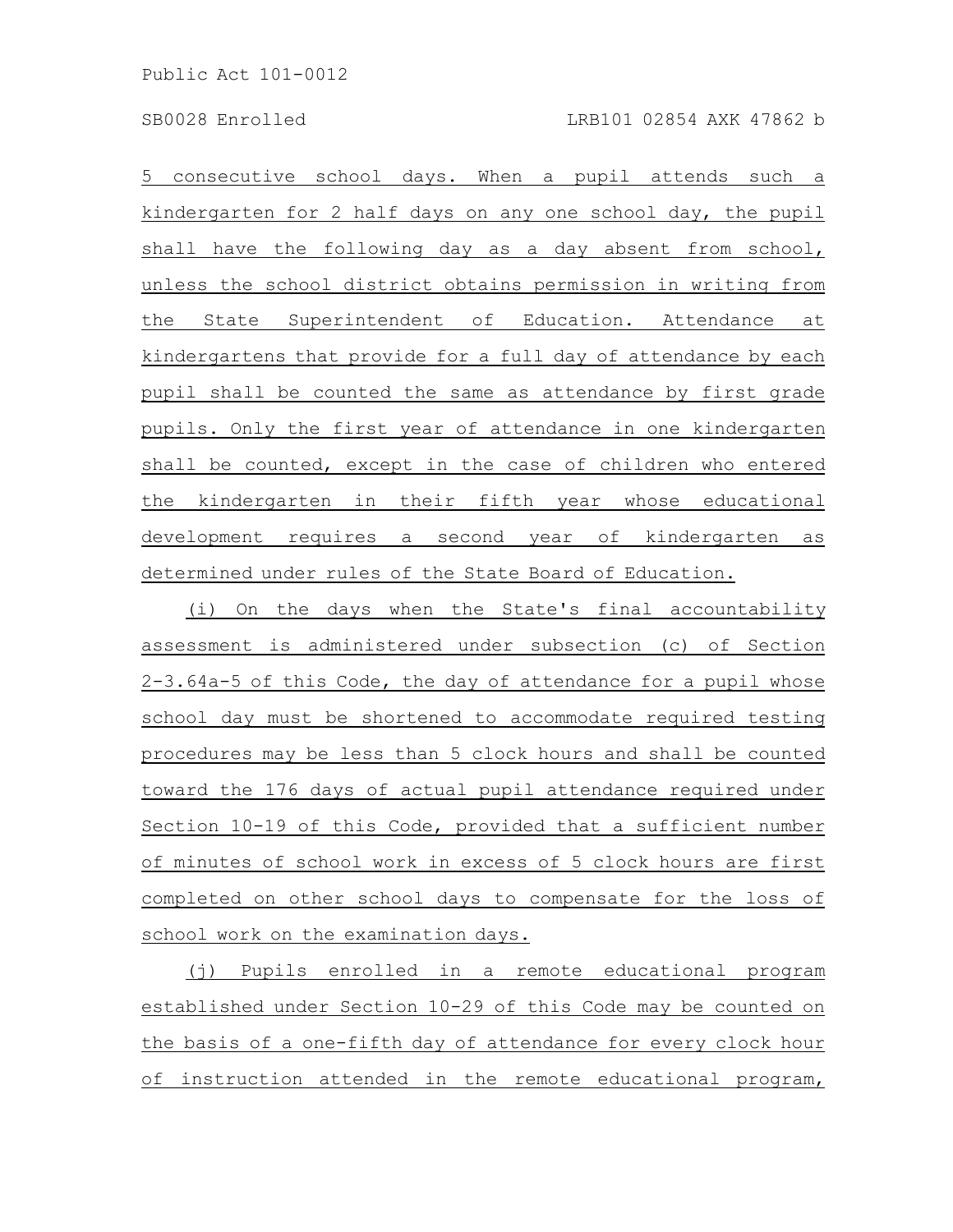provided that, in any month, the school district may not claim for a student enrolled in a remote educational program more days of attendance than the maximum number of days of attendance the district can claim (i) for students enrolled in a building holding year-round classes if the student is classified as participating in the remote educational program on a year-round schedule or (ii) for students enrolled in a building not holding year-round classes if the student is not classified as participating in the remote educational program on a year-round schedule.

(k) Pupil participation in any of the following activities shall be counted toward the calculation of clock hours of school work per day:

(1) Instruction in a college course in which a student is dually enrolled for both high school credit and college credit.

(2) Participation in a Supervised Career Development Experience, as defined in Section 10 of the Postsecondary and Workforce Readiness Act, in which student participation and learning outcomes are supervised by an educator licensed under Article 21B.

(3) Participation in a youth apprenticeship, as jointly defined in rules of the State Board of Education and Department of Commerce and Economic Opportunity, in which student participation and outcomes are supervised by an educator licensed under Article 21B.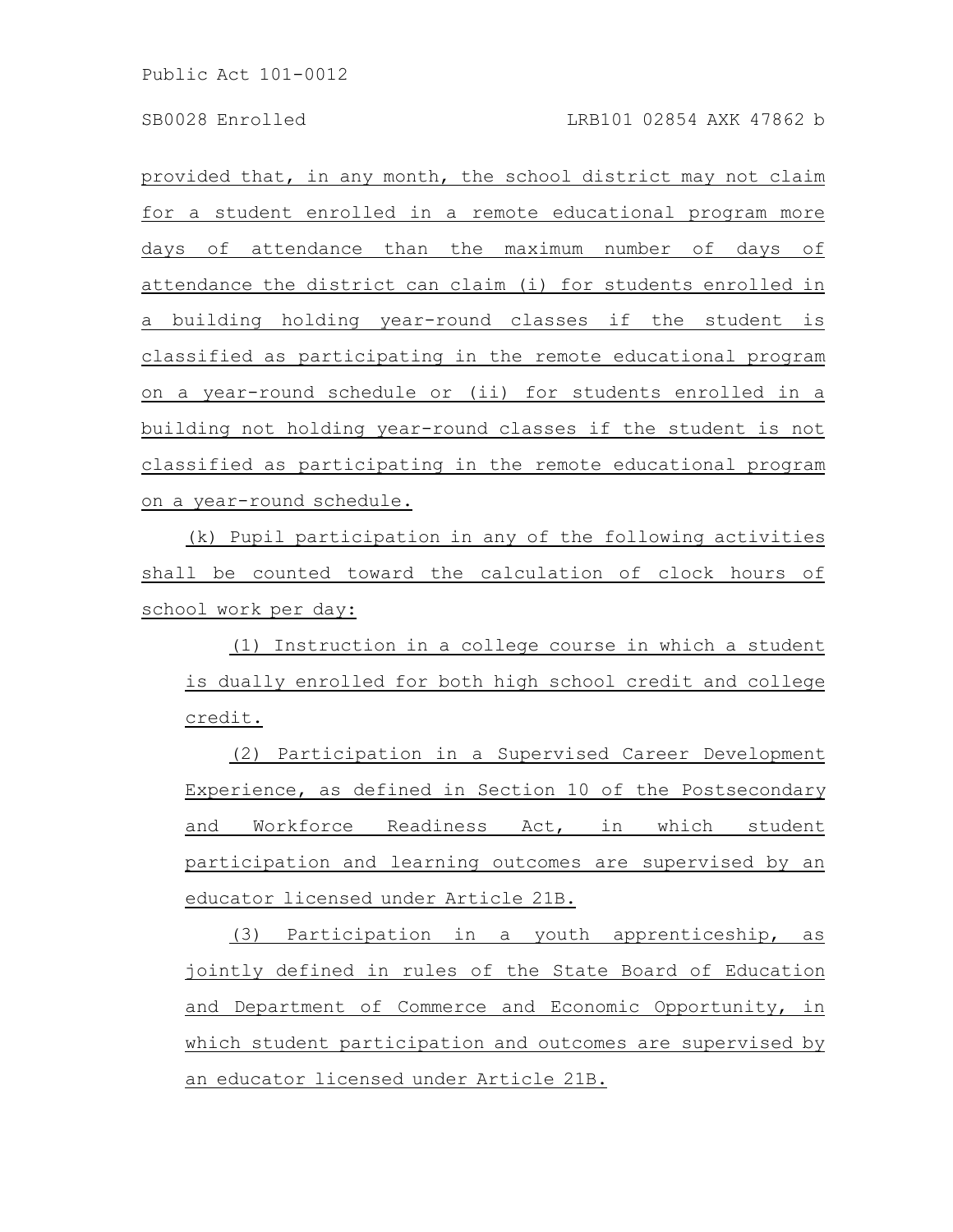(4) Participation in a blended learning program approved by the school district in which course content, student evaluation, and instructional methods are supervised by an educator licensed under Article 21B.

(105 ILCS 5/10-20.56)

Sec. 10-20.56. E-learning days.

(a) The State Board of Education shall establish and maintain, for implementation in selected school districts, a program for use of electronic-learning (e-learning) days, as described in this Section. The State Superintendent of Education shall select up to 3 school districts for this program, at least one of which may be an elementary or unit school district. On or before June 1, 2019, the State Board shall report its recommendation for expansion, revision, discontinuation of the program to the Governor and Assembly.

(b) The school board of a school district selected by the State Superintendent of Education under subsection (a) of this Section may, by resolution, adopt a research-based program or research-based programs for e-learning days district-wide that shall permit student instruction to be received electronically while students are not physically present in lieu of the district's scheduled emergency days as required by Section 10-19 of this Code. The research-based program or programs may not exceed the minimum number of emergency days in the approved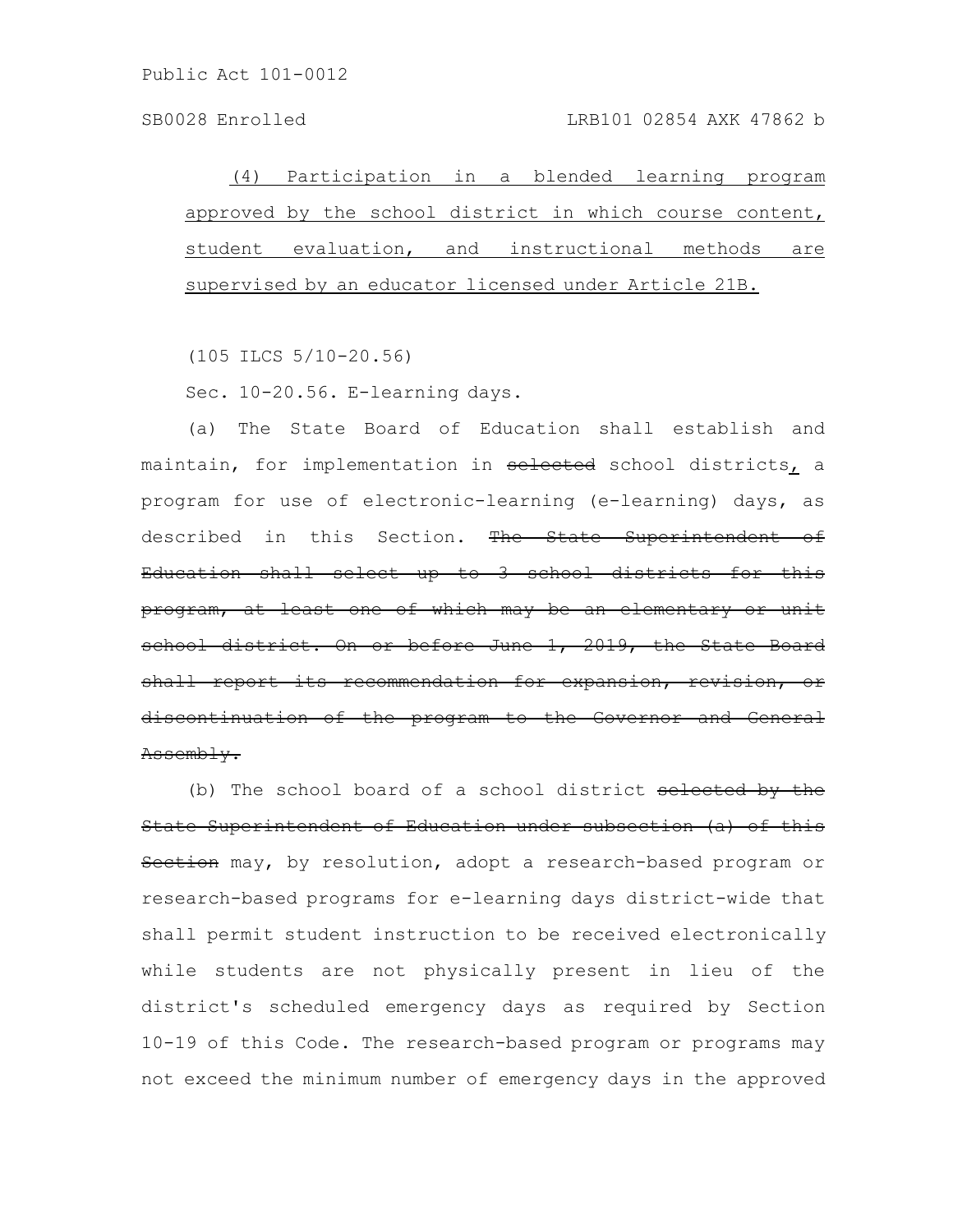school calendar and must be verified by the regional office of education or intermediate service center for the school district submitted to the State Superintendent for approval on or before September 1st annually to ensure access for all students. The regional office of education or intermediate service center State Superintendent shall approve programs that ensure that the specific needs of all students are met, including special education students and English learners, and that all mandates are still met using the proposed research-based program. The e-learning program may utilize the Internet, telephones, texts, chat rooms, or other similar means of electronic communication for instruction and interaction between teachers and students that meet the needs of all learners. The e-learning program shall address the school district's responsibility to ensure that all teachers and staff who may be involved in the provision of e-learning have access to any and all hardware and software that may be required for the program. If a proposed program does not address this responsibility, the school district must propose an alternate program.

(c) Before its adoption by a school board, the school board must hold a public hearing on a school district's initial proposal for an e-learning program or for renewal of such a program must be approved by the State Board of Education and shall follow a public hearing, at a reqular or special meeting of the school board, in which the terms of the proposal must be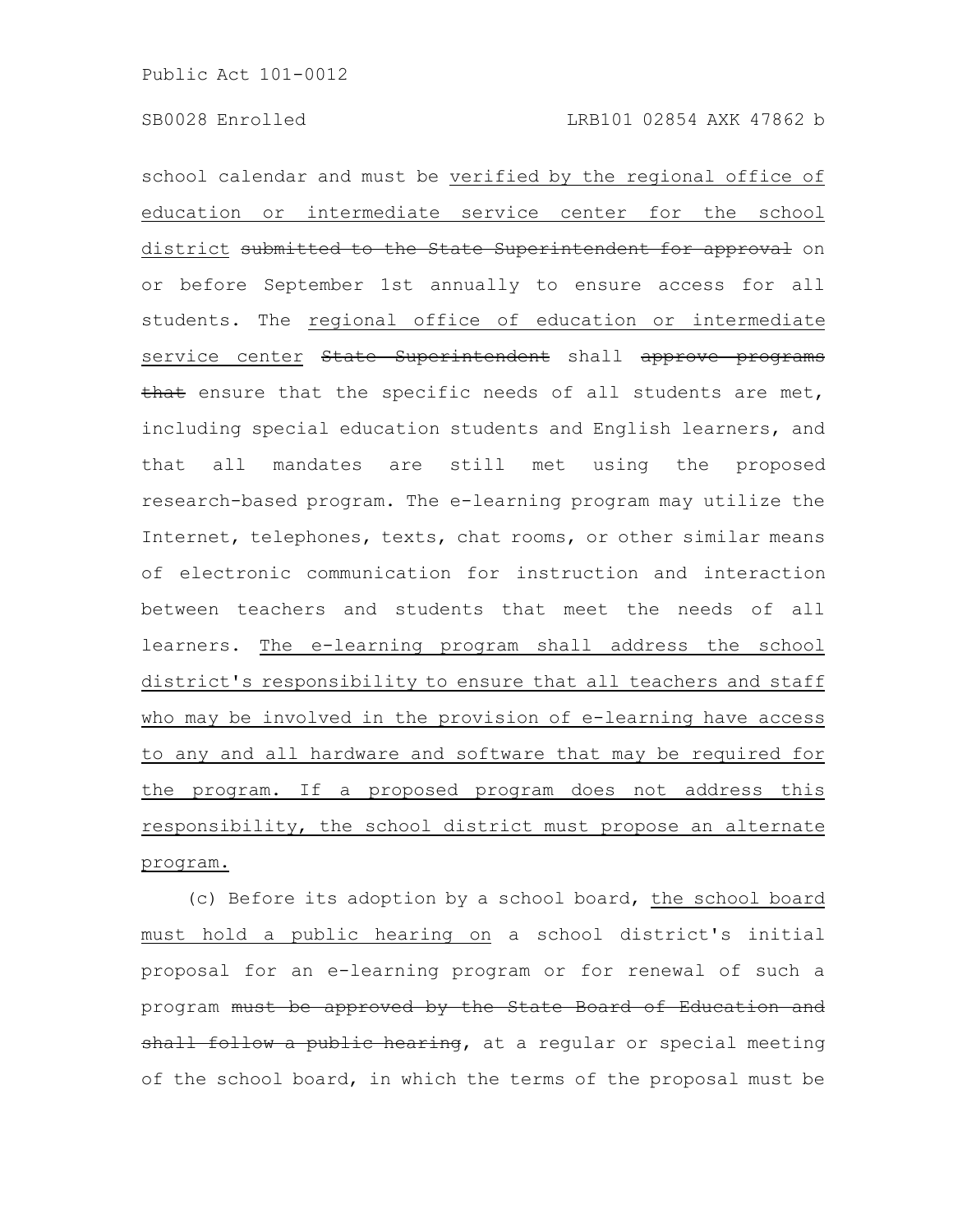substantially presented and an opportunity for allowing public comments must be provided. Notice of such public hearing must be provided at least 10 days prior to the hearing by:

(1) publication in a newspaper of general circulation in the school district;

(2) written or electronic notice designed to reach the parents or guardians of all students enrolled in the school district; and

(3) written or electronic notice designed to reach any exclusive collective bargaining representatives of school district employees and all those employees not in a collective bargaining unit.

(d) The regional office of education or intermediate service center for the school district must timely verify that a A proposal for an e-learning program has met must be timely approved by the State Board of Education if the requirements specified in this Section and that have been met and if, in the view of the State Board of Education, the proposal contains provisions designed to reasonably and practicably accomplish the following:

(1) to ensure and verify at least 5 clock hours of instruction or school work, as required under Section 10-19.05, for each student participating in an e-learning day;

(2) to ensure access from home or other appropriate remote facility for all students participating, including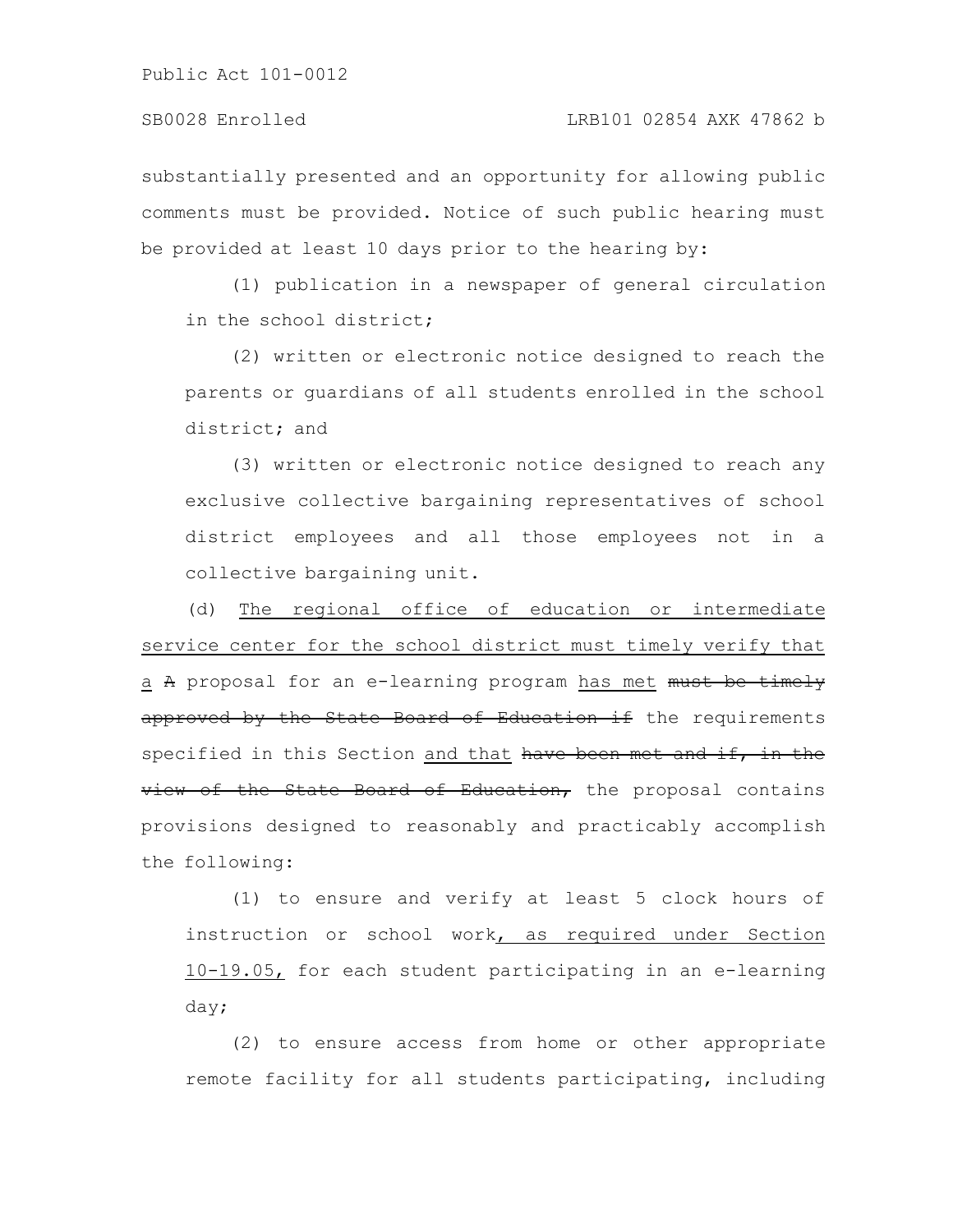computers, the Internet, and other forms of electronic communication that must be utilized in the proposed program;

(2.5) to ensure that non-electronic materials are made available to students participating in the program who do not have access to the required technology or to participating teachers or students who are prevented from accessing the required technology;

(3) to ensure appropriate learning opportunities for students with special needs;

(4) to monitor and verify each student's electronic participation;

(5) to address the extent to which student participation is within the student's control as to the time, pace, and means of learning;

(6) to provide effective notice to students and their parents or guardians of the use of particular days for e-learning;

(7) to provide staff and students with adequate training for e-learning days' participation;

(8) to ensure an opportunity for any collective bargaining negotiations with representatives of the school district's employees that would be legally required, including all classifications of school district employees who are represented by collective bargaining agreements and who would be affected in the event of an e-learning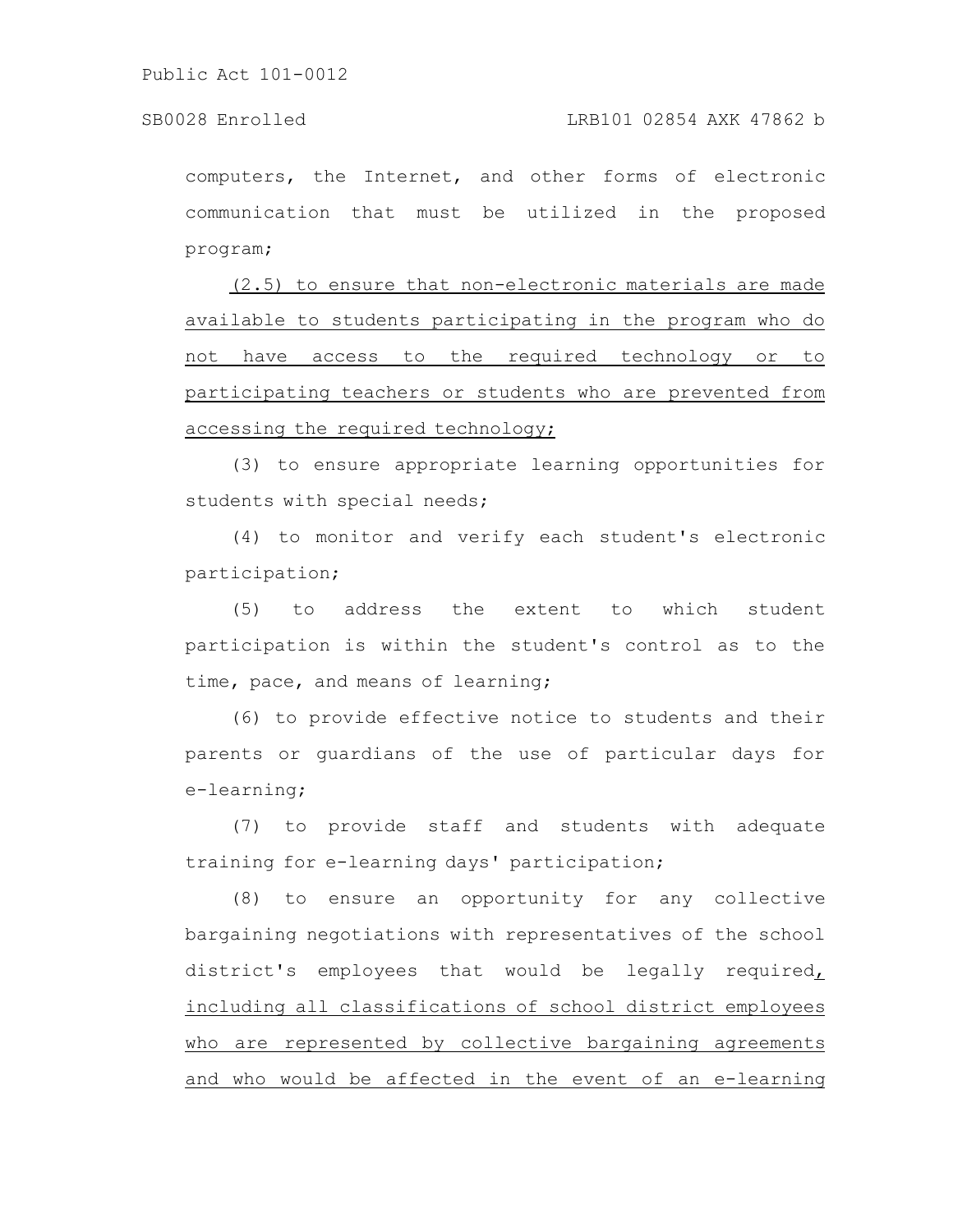### day; <del>and</del>

(9) to review and revise the program as implemented to address difficulties confronted; and  $\div$ 

(10) to ensure that the protocol regarding general expectations and responsibilities of the program is communicated to teachers, staff, and students at least 30 days prior to utilizing an e-learning day.

The school board's State Board of Education's approval of a school district's initial e-learning program and renewal of the e-learning program shall be for a term of 3 years.

(e) The State Board of Education may adopt rules governing its supervision and review of e-learning programs consistent with the provision of this Section. However, in the absence of such rules, school districts may submit proposals for State Board of Education consideration under the authority of this Section.

(Source: P.A. 99-194, eff. 7-30-15; 99-642, eff. 7-28-16; 100-760, eff. 8-10-18.)

(105 ILCS 5/13B-45)

Sec. 13B-45. Days and hours of attendance. An alternative learning opportunities program shall provide students with at least the minimum number of days of pupil attendance required under Section 10-19 of this Code and the minimum number of daily hours of school work required under Section 10-19.05 18 8.05 or 18 8.15 of this Code, provided that the State Board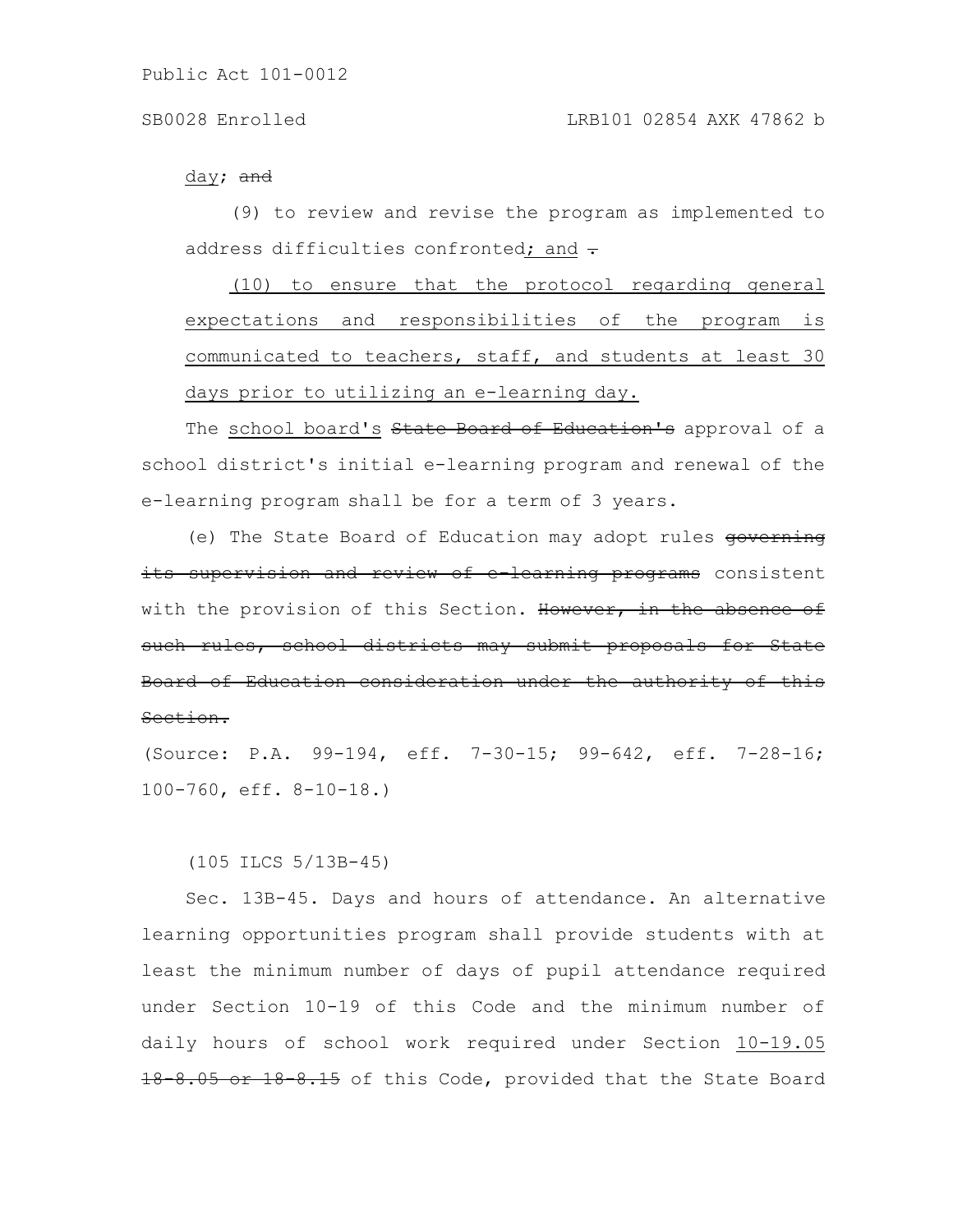may approve exceptions to these requirements if the program meets all of the following conditions:

(1) The district plan submitted under Section 13B-25.15 of this Code establishes that a program providing the required minimum number of days of attendance or daily hours of school work would not serve the needs of the program's students.

(2) Each day of attendance shall provide no fewer than 3 clock hours of school work, as defined under paragraph  $(1)$  of subsection  $(F)$  of Section 10-19.05 18 8.05 of this Code.

(3) Each day of attendance that provides fewer than 5 clock hours of school work shall also provide supplementary services, including without limitation work-based learning, student assistance programs, counseling, case management, health and fitness programs, or life-skills or conflict resolution training, in order to provide a total daily program to the student of 5 clock hours. A program may claim <del>general State aid or</del> evidence-based funding for up to 2 hours of the time each day that a student is receiving supplementary services.

(4) Each program shall provide no fewer than 174 days of actual pupil attendance during the school term; however, approved evening programs that meet the requirements of Section 13B-45 of this Code may offer less than 174 days of actual pupil attendance during the school term.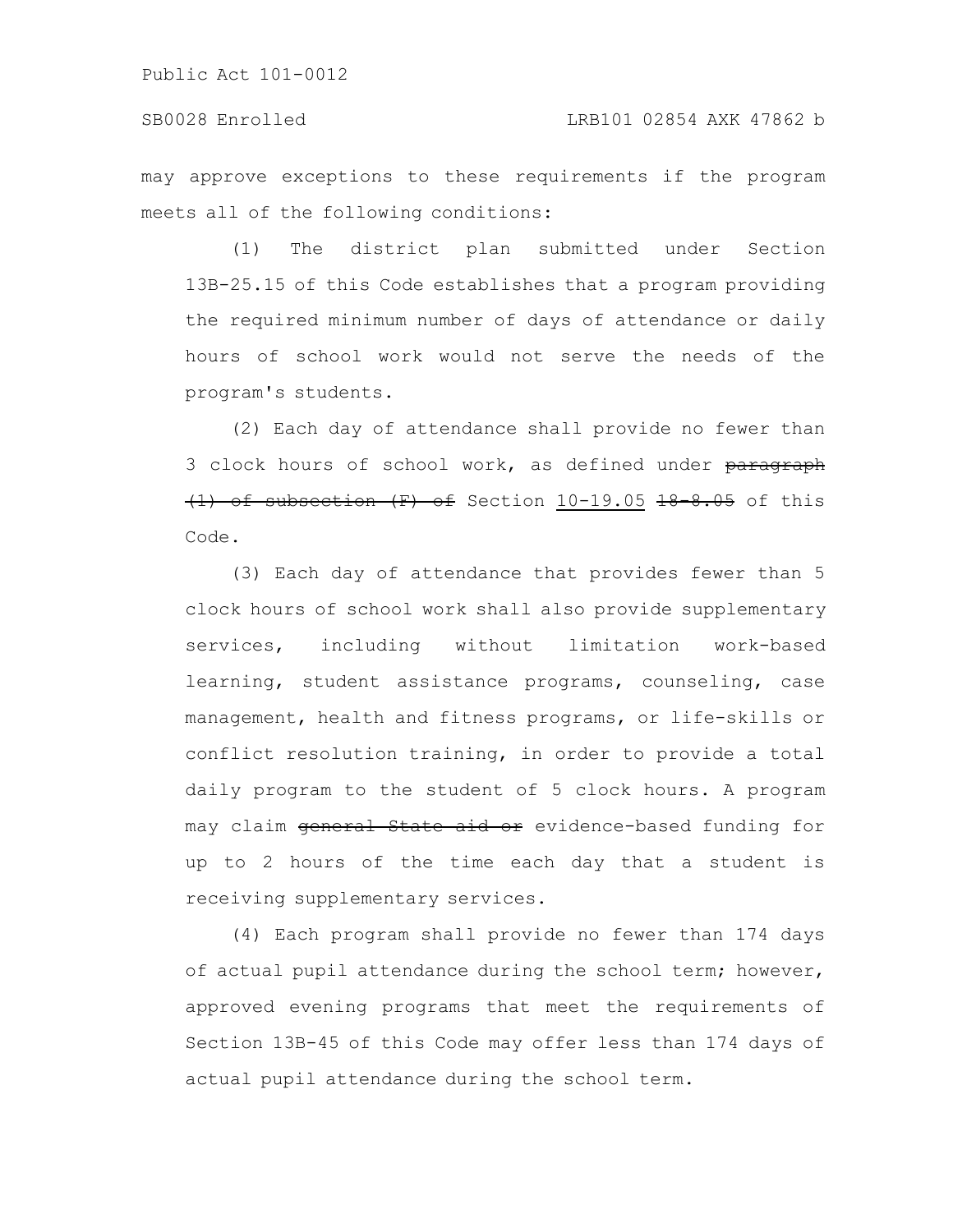### SB0028 Enrolled LRB101 02854 AXK 47862 b

(Source: P.A. 100-465, eff. 8-31-17.)

(105 ILCS 5/13B-50.5)

Sec. 13B-50.5. Conditions of funding. If an alternative learning opportunities program provides less than the daily 5 clock hours of school work required under Section 10-19.05 daily, the program must meet quidelines established by the State Board and must provide supplementary services, including without limitation work-based learning, student assistance programs, counseling, case management, health and fitness programs, life skills, conflict resolution, or service learning, that are equal to the required attendance.

(Source: P.A. 92-42, eff. 1-1-02.)

(105 ILCS 5/29-6.3)

Sec. 29-6.3. Transportation to and from specified interscholastic or school-sponsored activities.

(a) Any school district transporting students in grade 12 or below for an interscholastic, interscholastic athletic, or school-sponsored, noncurriculum-related activity that (i) does not require student participation as part of the educational services of the district and (ii) is not associated with the students' regular class-for-credit schedule or required 5 clock hours of instruction under Section 10-19.05 shall transport the students only in a school bus, a vehicle manufactured to transport not more than 10 persons, including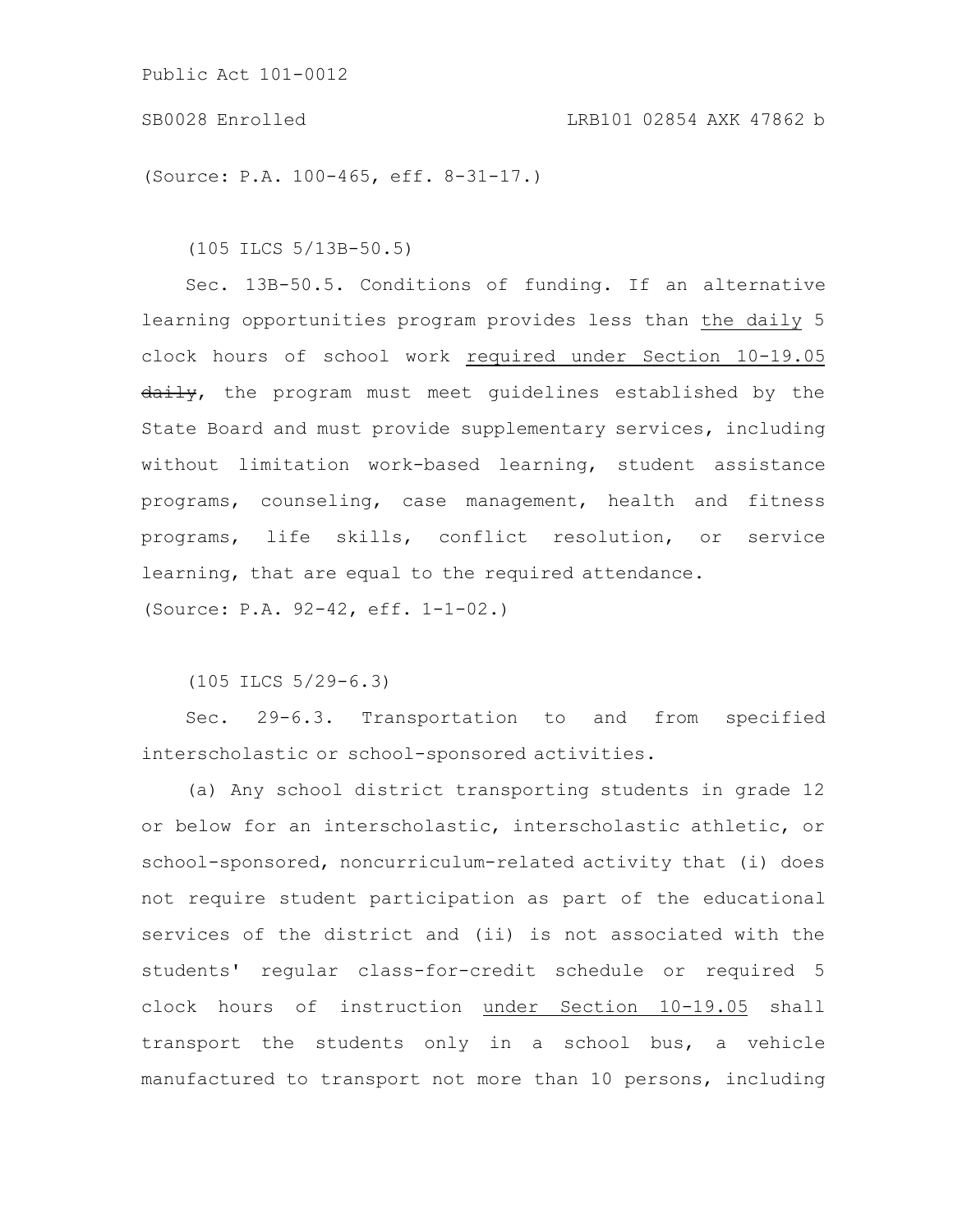### SB0028 Enrolled LRB101 02854 AXK 47862 b

the driver, or a multifunction school-activity bus manufactured to transport not more than 15 persons, including the driver.

(a-5) A student in any of grades 9 through 12 may be transported in a multi-function school activity bus (MFSAB) as defined in Section 1-148.3a-5 of the Illinois Vehicle Code for any curriculum-related activity except for transportation on regular bus routes from home to school or from school to home, subject to the following conditions:

(i) A MFSAB may not be used to transport students under this Section unless the driver holds a valid school bus driver permit.

(ii) The use of a MFSAB under this Section is subject to the requirements of Sections 6-106.11, 6-106.12, 12-707.01, 13-101, and 13-109 of the Illinois Vehicle Code.

(b) Any school district furnishing transportation for students under the authority of this Section shall insure against any loss or liability of the district resulting from the maintenance, operation, or use of the vehicle.

(c) Vehicles used to transport students under this Section may claim a depreciation allowance of 20% over 5 years as provided in Section 29-5 of this Code.

(Source: P.A. 96-410, eff. 7-1-10; 97-896, eff. 8-3-12.)

(105 ILCS 5/34-18) (from Ch. 122, par. 34-18) Sec. 34-18. Powers of the board. The board shall exercise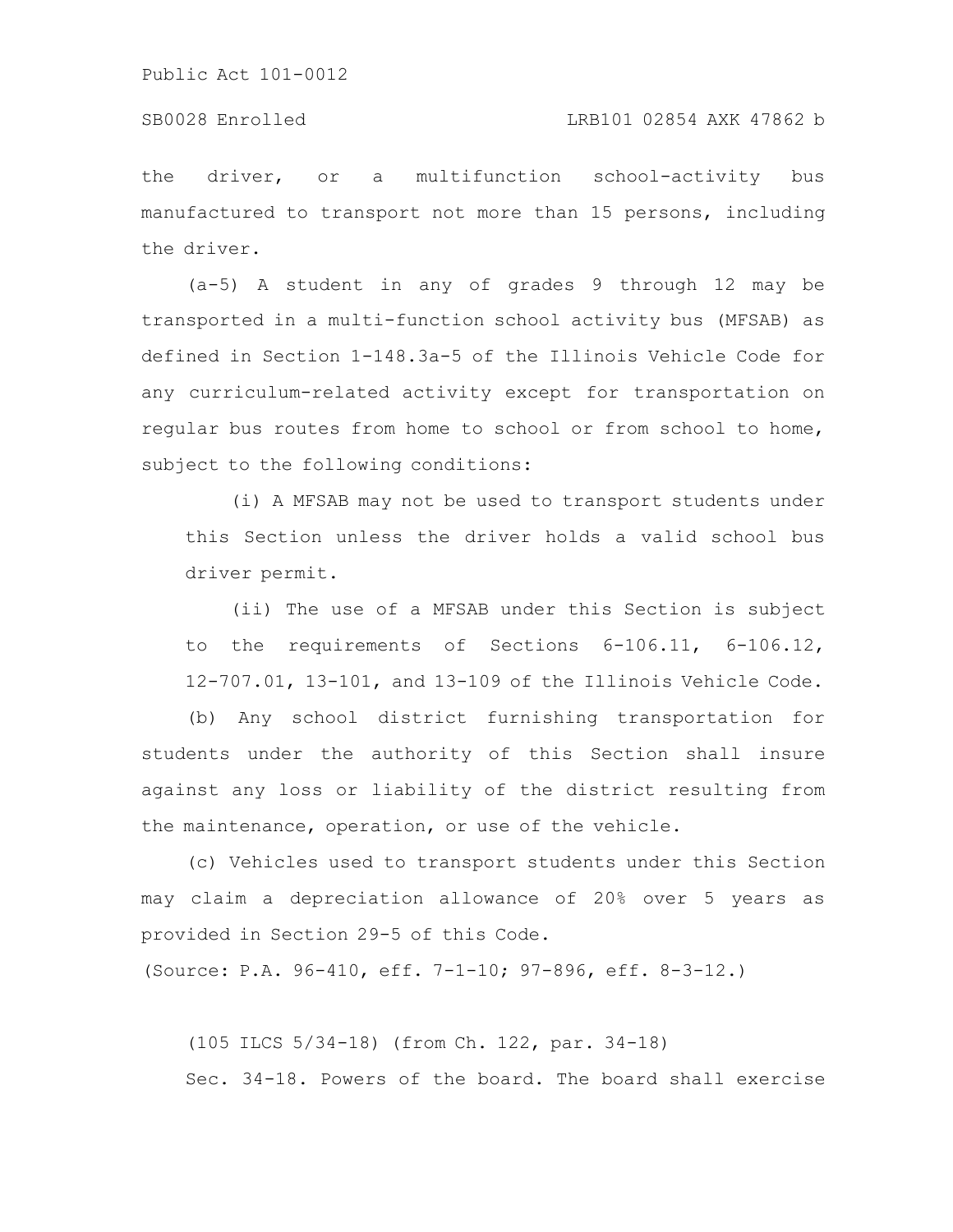general supervision and jurisdiction over the public education and the public school system of the city, and, except as otherwise provided by this Article, shall have power:

1. To make suitable provision for the establishment and maintenance throughout the year or for such portion thereof as it may direct, not less than 9 months and in compliance with Section 10-19.05, of schools of all grades and kinds, including normal schools, high schools, night schools, schools for defectives and delinquents, parental and truant schools, schools for the blind, the deaf and persons with physical disabilities, schools or classes in manual training, constructural and vocational teaching, domestic arts and physical culture, vocation and extension schools and lecture courses, and all other educational courses and facilities, including establishing, equipping, maintaining and operating playgrounds and recreational programs, when such programs are conducted in, adjacent to, or connected with any public school under the general supervision and jurisdiction of the board; provided that the calendar for the school term and any changes must be submitted to and approved by the State Board of Education before the calendar or changes may take effect, and provided that in allocating funds from year to year for the operation of all attendance centers within the district, the board shall ensure that supplemental general State aid or supplemental grant funds are allocated and applied in accordance with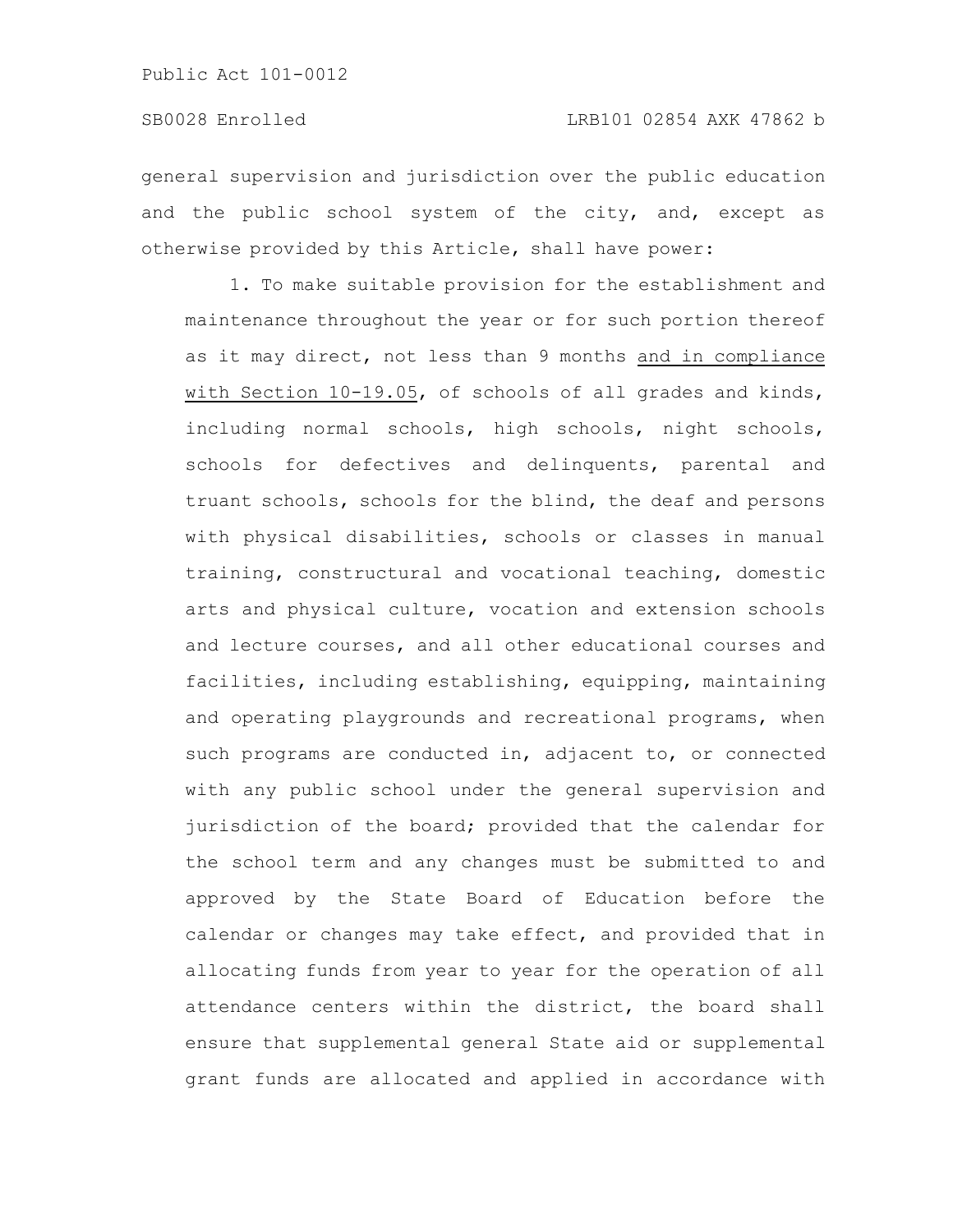# SB0028 Enrolled LRB101 02854 AXK 47862 b

Section 18-8, 18-8.05, or 18-8.15. To admit to such schools without charge foreign exchange students who are participants in an organized exchange student program which is authorized by the board. The board shall permit all students to enroll in apprenticeship programs in trade schools operated by the board, whether those programs are union-sponsored or not. No student shall be refused admission into or be excluded from any course of instruction offered in the common schools by reason of that student's sex. No student shall be denied equal access to physical education and interscholastic athletic programs supported from school district funds or denied participation in comparable physical education and athletic programs solely by reason of the student's sex. Equal access to programs supported from school district funds and comparable programs will be defined in rules promulgated by the State Board of Education in consultation with the Illinois High School Association. Notwithstanding any other provision of this Article, neither the board of education nor any local school council or other school official shall recommend that children with disabilities be placed into regular education classrooms unless those children with disabilities are provided with supplementary services to assist them so that they benefit from the regular classroom instruction and are included on the teacher's regular education class register;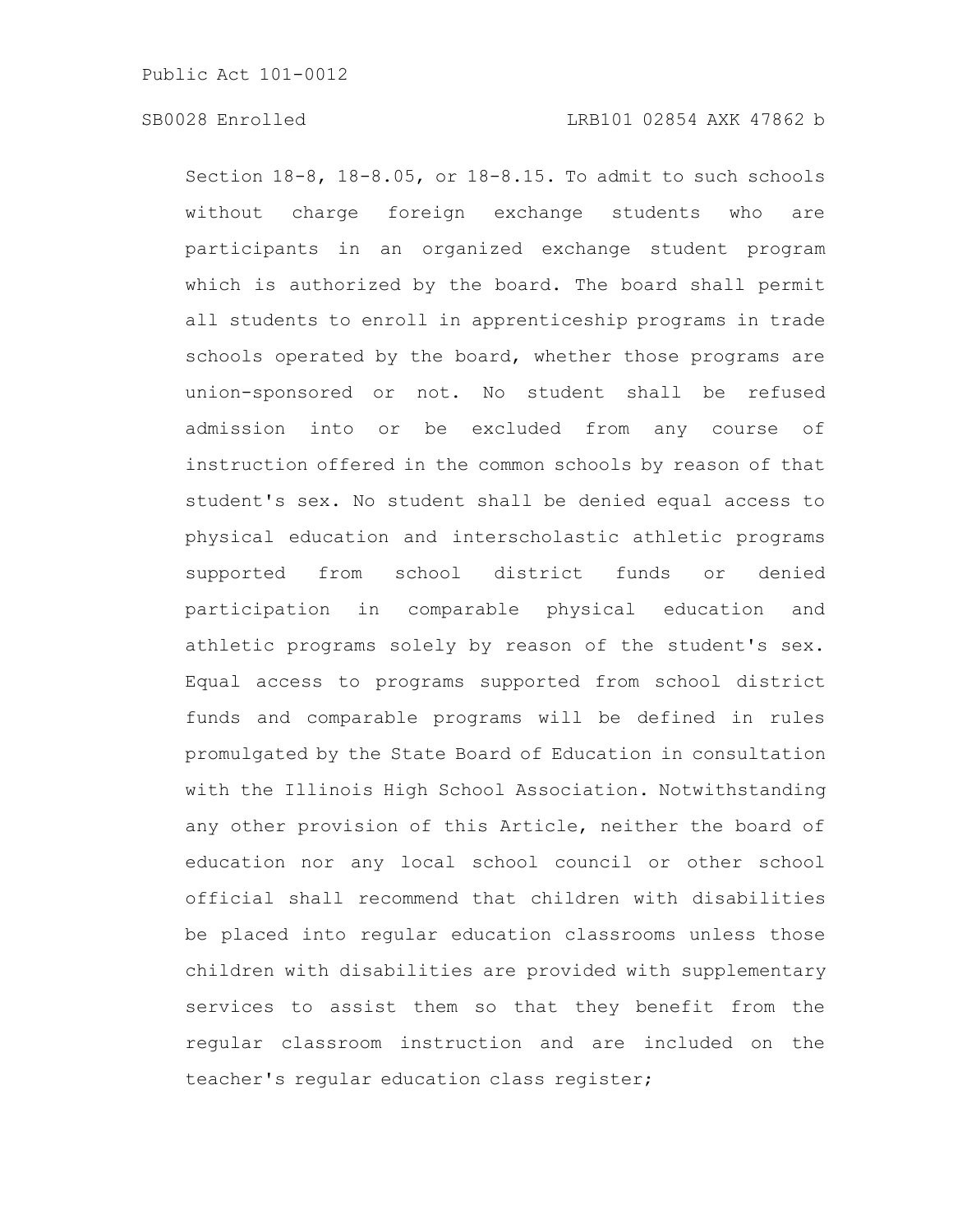2. To furnish lunches to pupils, to make a reasonable charge therefor, and to use school funds for the payment of such expenses as the board may determine are necessary in conducting the school lunch program;

3. To co-operate with the circuit court;

4. To make arrangements with the public or quasi-public libraries and museums for the use of their facilities by teachers and pupils of the public schools;

5. To employ dentists and prescribe their duties for the purpose of treating the pupils in the schools, but accepting such treatment shall be optional with parents or guardians;

6. To grant the use of assembly halls and classrooms when not otherwise needed, including light, heat, and attendants, for free public lectures, concerts, and other educational and social interests, free of charge, under such provisions and control as the principal of the affected attendance center may prescribe;

7. To apportion the pupils to the several schools; provided that no pupil shall be excluded from or segregated in any such school on account of his color, race, sex, or nationality. The board shall take into consideration the prevention of segregation and the elimination of separation of children in public schools because of color, race, sex, or nationality. Except that children may be committed to or attend parental and social adjustment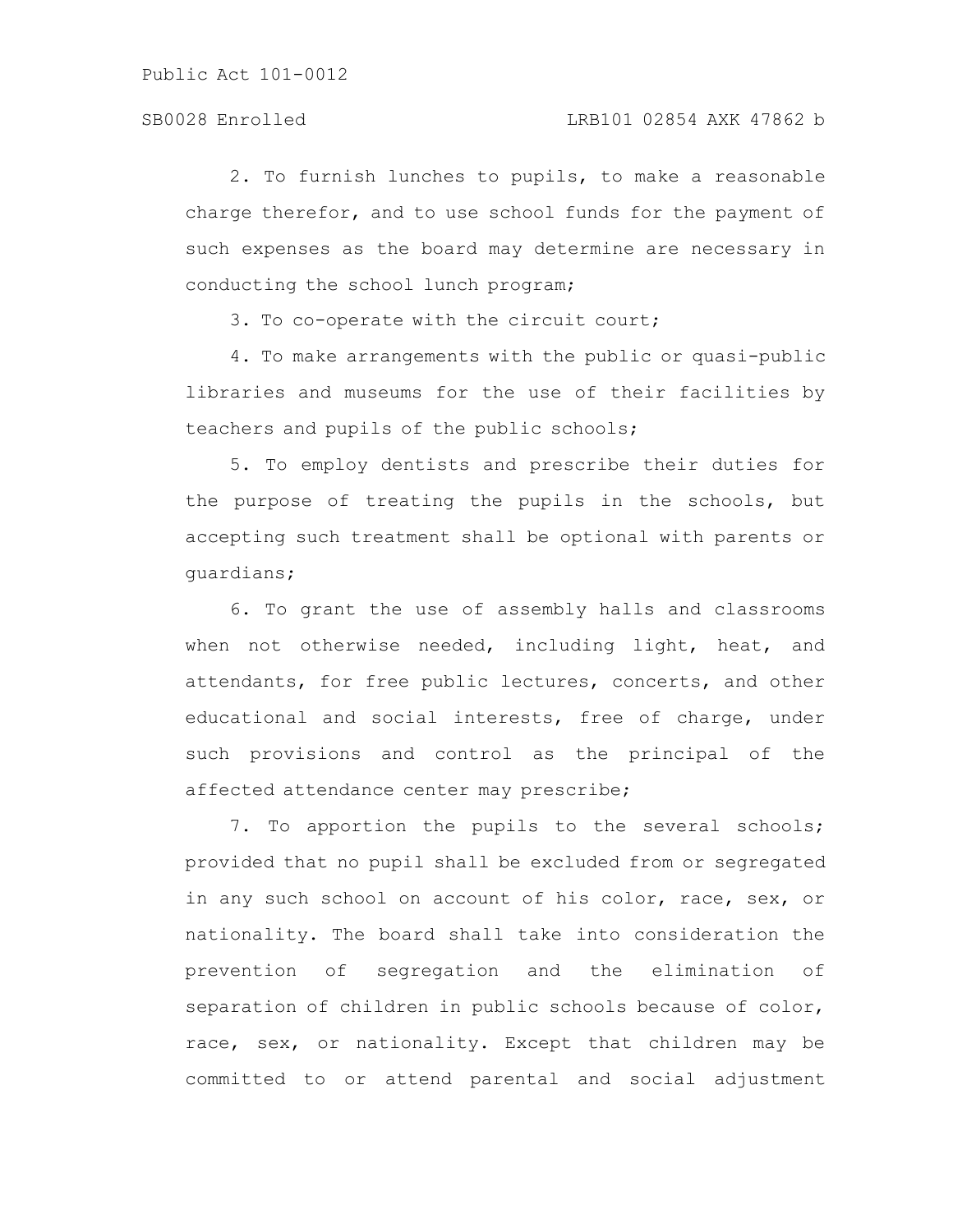schools established and maintained either for boys or girls only. All records pertaining to the creation, alteration or revision of attendance areas shall be open to the public. Nothing herein shall limit the board's authority to establish multi-area attendance centers or other student assignment systems for desegregation purposes otherwise, and to apportion the pupils to the several schools. Furthermore, beginning in school year 1994-95, pursuant to a board plan adopted by October 1, 1993, the board shall offer, commencing on a phased-in basis, the opportunity for families within the school district to apply for enrollment of their children in any attendance center within the school district which does not have selective admission requirements approved by the board. The appropriate geographical area in which such open enrollment may be exercised shall be determined by the board of education. Such children may be admitted to any such attendance center on a space available basis after all children residing within such attendance center's area have been accommodated. If the number of applicants from outside the attendance area exceed the space available, then successful applicants shall be selected by lottery. The board of education's open enrollment plan must include provisions that allow low income students to have access to transportation needed to exercise school choice. Open enrollment shall be in compliance with the provisions of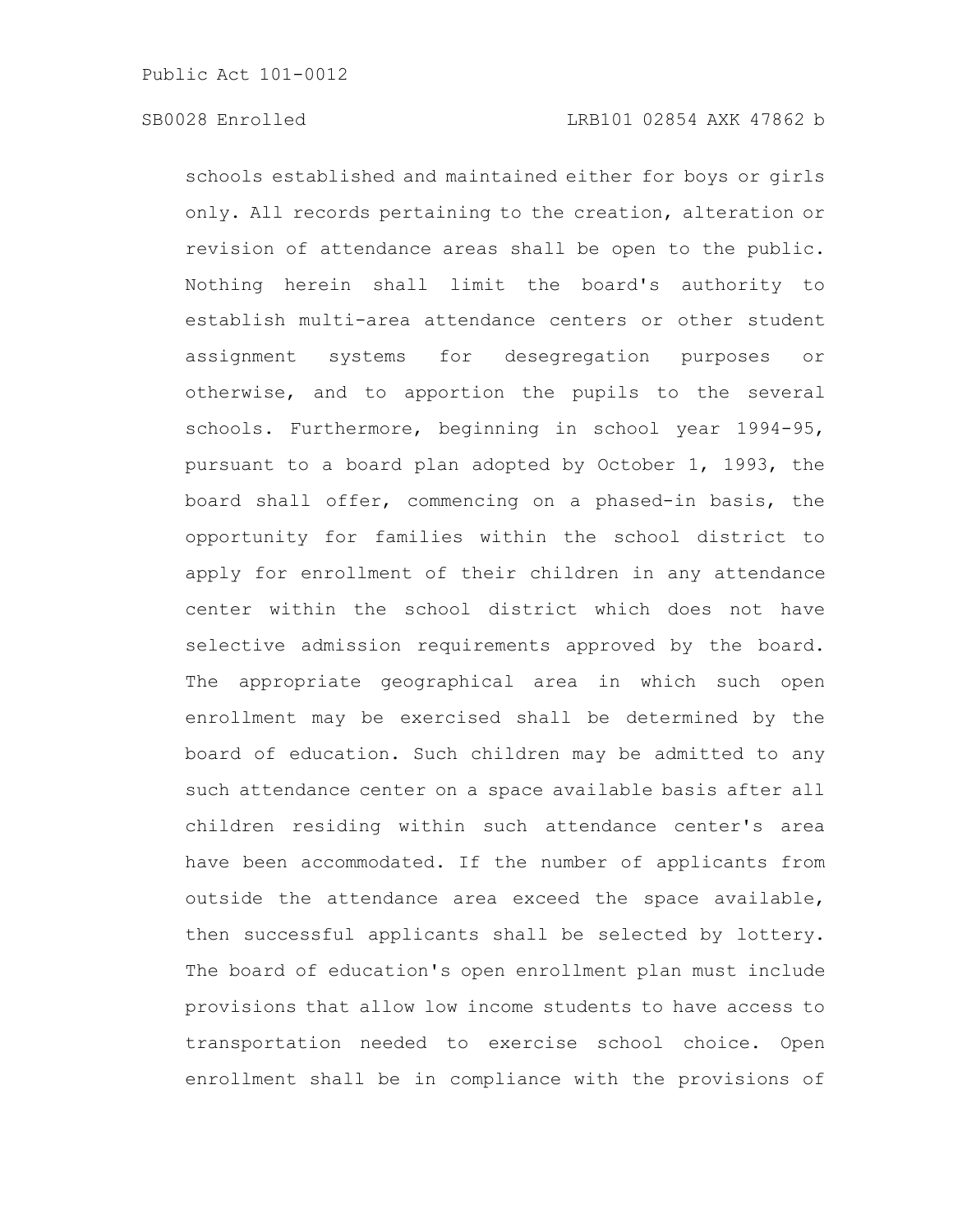the Consent Decree and Desegregation Plan cited in Section 34-1.01;

8. To approve programs and policies for providing transportation services to students. Nothing herein shall be construed to permit or empower the State Board of Education to order, mandate, or require busing or other transportation of pupils for the purpose of achieving racial balance in any school;

9. Subject to the limitations in this Article, to establish and approve system-wide curriculum objectives and standards, including graduation standards, which reflect the multi-cultural diversity in the city and are consistent with State law, provided that for all purposes of this Article courses or proficiency in American Sign Language shall be deemed to constitute courses or proficiency in a foreign language; and to employ principals and teachers, appointed as provided in this Article, and fix their compensation. The board shall prepare such reports related to minimal competency testing as may be requested by the State Board of Education, and in addition shall monitor and approve special education and bilingual education programs and policies within the district to assure that appropriate services are provided in accordance with applicable State and federal laws to children requiring services and education in those areas;

10. To employ non-teaching personnel or utilize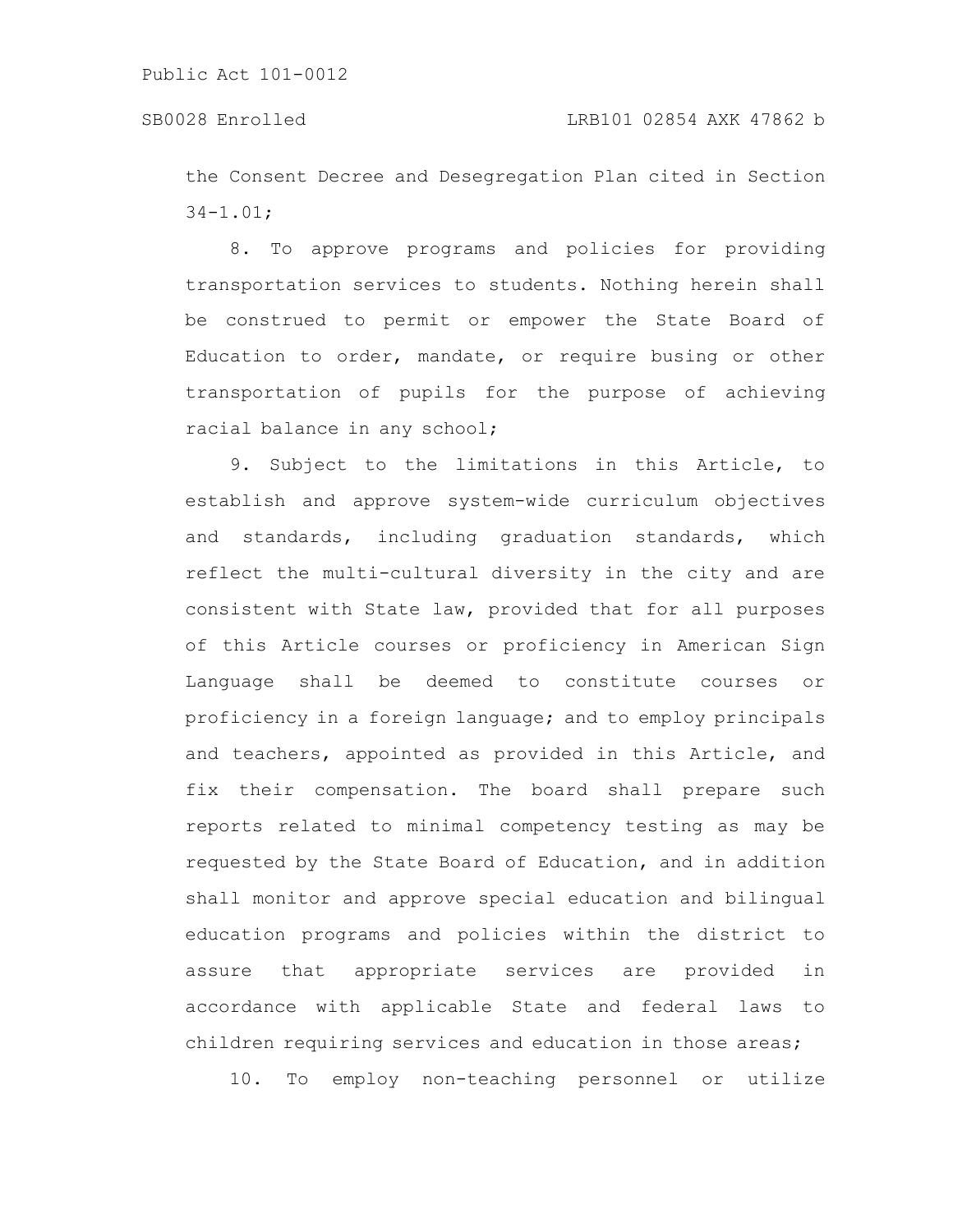# SB0028 Enrolled LRB101 02854 AXK 47862 b

volunteer personnel for: (i) non-teaching duties not requiring instructional judgment or evaluation of pupils, including library duties; and (ii) supervising study halls, long distance teaching reception areas used incident to instructional programs transmitted by electronic media such as computers, video, and audio, detention and discipline areas, and school-sponsored extracurricular activities. The board may further utilize volunteer non-certificated personnel or employ non-certificated personnel to assist in the instruction of pupils under the immediate supervision of a teacher holding a valid certificate, directly engaged in teaching subject matter or conducting activities; provided that the teacher shall be continuously aware of the non-certificated persons' activities and shall be able to control or modify them. The general superintendent shall determine qualifications of such personnel and shall prescribe rules for determining the duties and activities to be assigned to such personnel;

10.5. To utilize volunteer personnel from a regional School Crisis Assistance Team (S.C.A.T.), created as part of the Safe to Learn Program established pursuant to Section 25 of the Illinois Violence Prevention Act of 1995, to provide assistance to schools in times of violence or other traumatic incidents within a school community by providing crisis intervention services to lessen the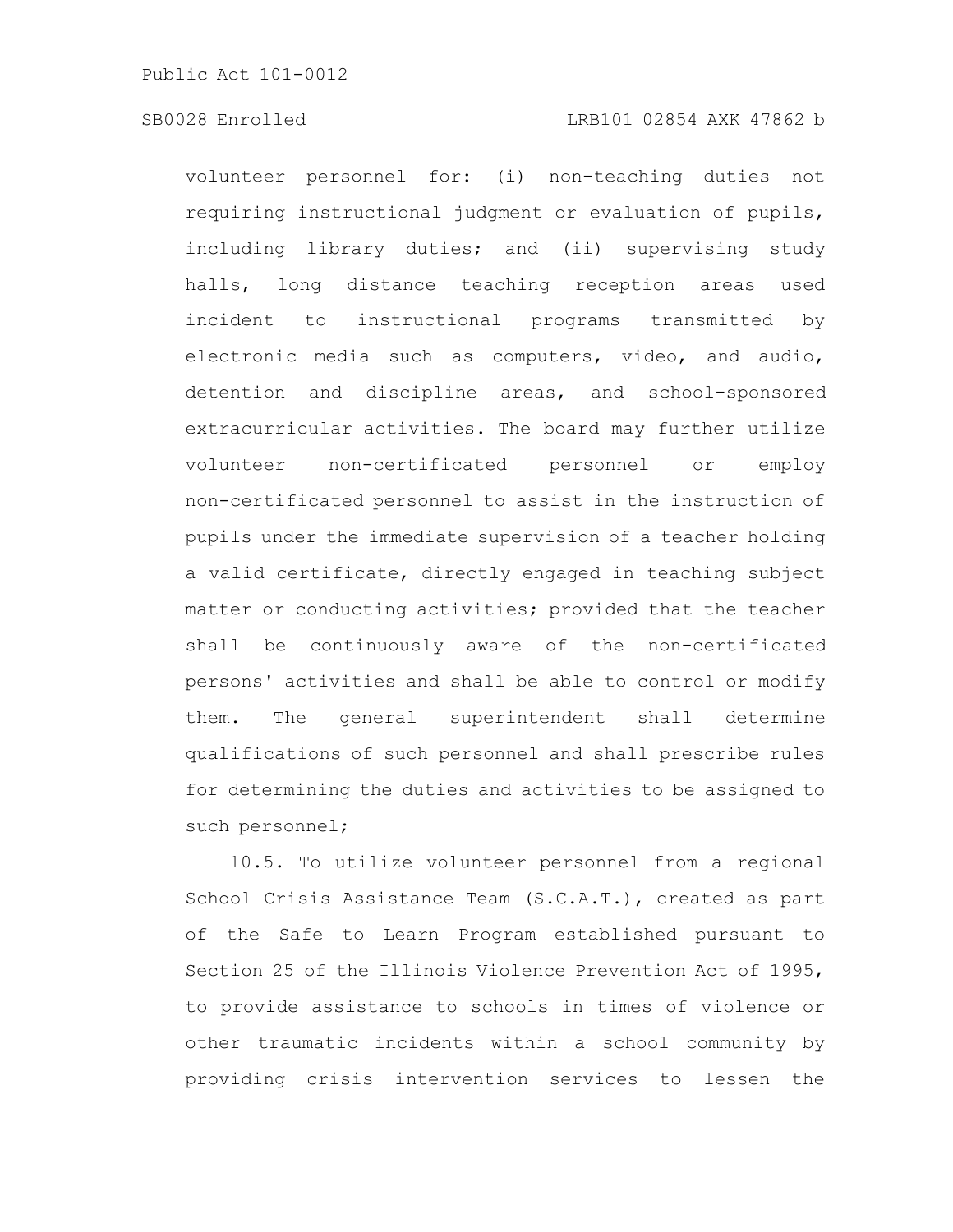# SB0028 Enrolled LRB101 02854 AXK 47862 b

effects of emotional trauma on individuals and the community; the School Crisis Assistance Team Steering Committee shall determine the qualifications for volunteers;

11. To provide television studio facilities in not to exceed one school building and to provide programs for educational purposes, provided, however, that the board shall not construct, acquire, operate, or maintain a television transmitter; to grant the use of its studio facilities to a licensed television station located in the school district; and to maintain and operate not to exceed one school radio transmitting station and provide programs for educational purposes;

12. To offer, if deemed appropriate, outdoor education courses, including field trips within the State of Illinois, or adjacent states, and to use school educational funds for the expense of the said outdoor educational programs, whether within the school district or not;

13. During that period of the calendar year not embraced within the regular school term, to provide and conduct courses in subject matters normally embraced in the program of the schools during the regular school term and to give regular school credit for satisfactory completion by the student of such courses as may be approved for credit by the State Board of Education;

14. To insure against any loss or liability of the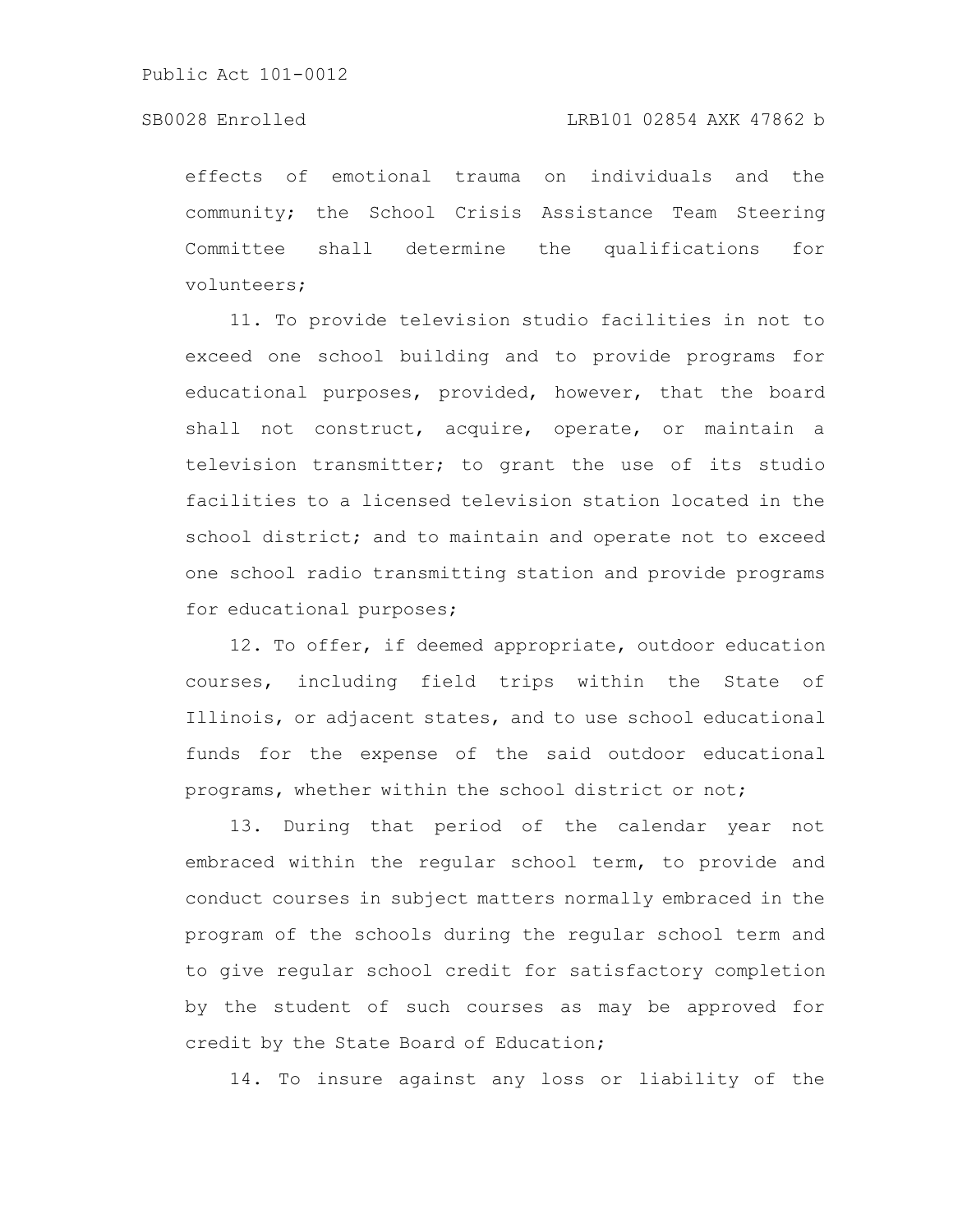board, the former School Board Nominating Commission, Local School Councils, the Chicago Schools Academic Accountability Council, or the former Subdistrict Councils or of any member, officer, agent or employee thereof, resulting from alleged violations of civil rights arising from incidents occurring on or after September 5, 1967 or from the wrongful or negligent act or omission of any such person whether occurring within or without the school premises, provided the officer, agent or employee was, at the time of the alleged violation of civil rights or wrongful act or omission, acting within the scope of his employment or under direction of the board, the former School Board Nominating Commission, the Chicago Schools Academic Accountability Council, Local School Councils, or the former Subdistrict Councils; and to provide for or participate in insurance plans for its officers and employees, including but not limited to retirement annuities, medical, surgical and hospitalization benefits in such types and amounts as may be determined by the board; provided, however, that the board shall contract for such insurance only with an insurance company authorized to do business in this State. Such insurance may include provision for employees who rely on treatment by prayer or spiritual means alone for healing, in accordance with the tenets and practice of a recognized religious denomination;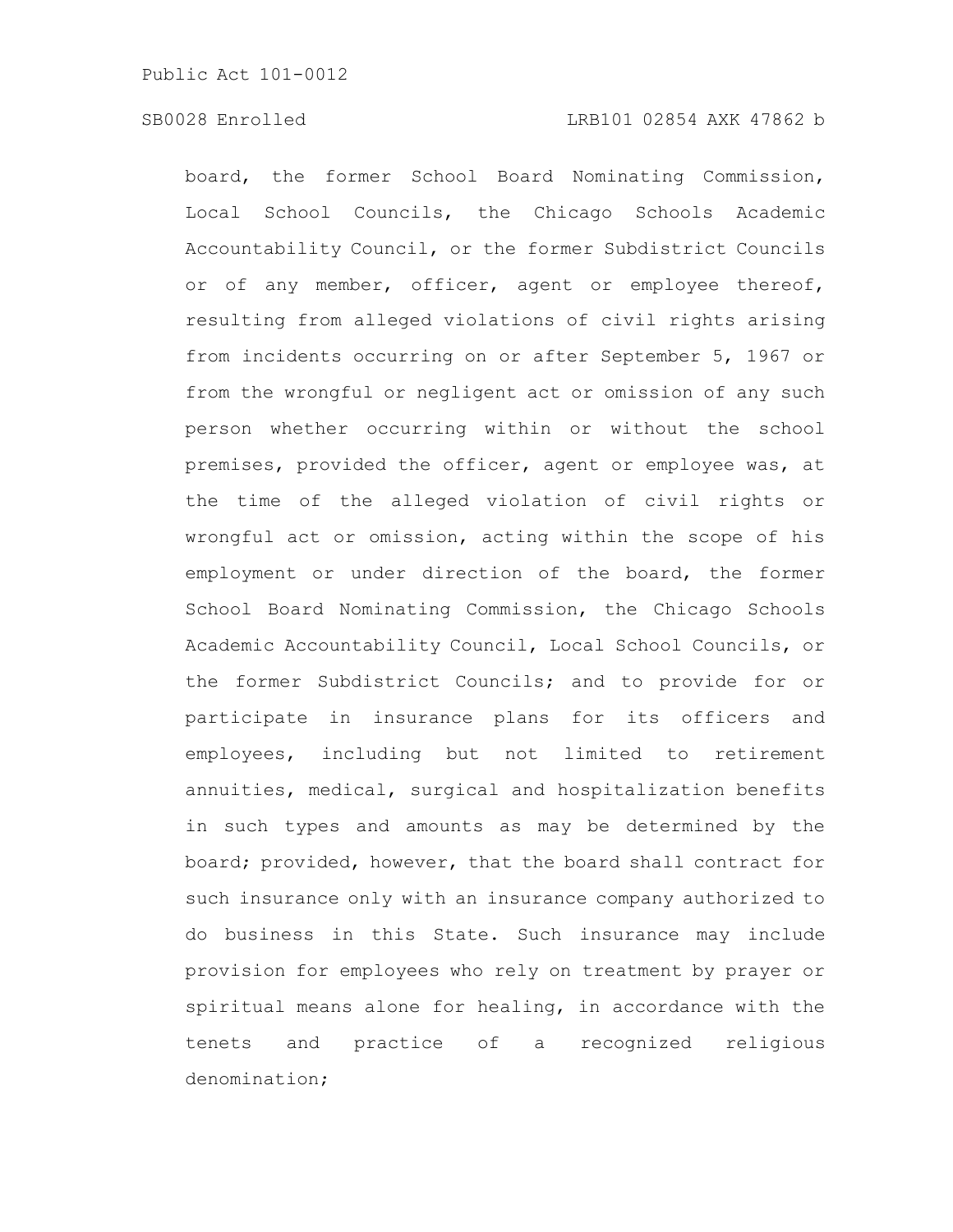# SB0028 Enrolled LRB101 02854 AXK 47862 b

15. To contract with the corporate authorities of any municipality or the county board of any county, as the case may be, to provide for the regulation of traffic in parking areas of property used for school purposes, in such manner as is provided by Section 11-209 of The Illinois Vehicle Code, approved September 29, 1969, as amended;

16. (a) To provide, on an equal basis, access to a high school campus and student directory information to the official recruiting representatives of the armed forces of Illinois and the United States for the purposes of informing students of the educational and career opportunities available in the military if the board has provided such access to persons or groups whose purpose is to acquaint students with educational or occupational opportunities available to them. The board is not required to give greater notice regarding the right of access to recruiting representatives than is given to other persons and groups. In this paragraph 16, "directory information" means a high school student's name, address, and telephone number.

(b) If a student or his or her parent or guardian submits a signed, written request to the high school before the end of the student's sophomore year (or if the student is a transfer student, by another time set by the high school) that indicates that the student or his or her parent or guardian does not want the student's directory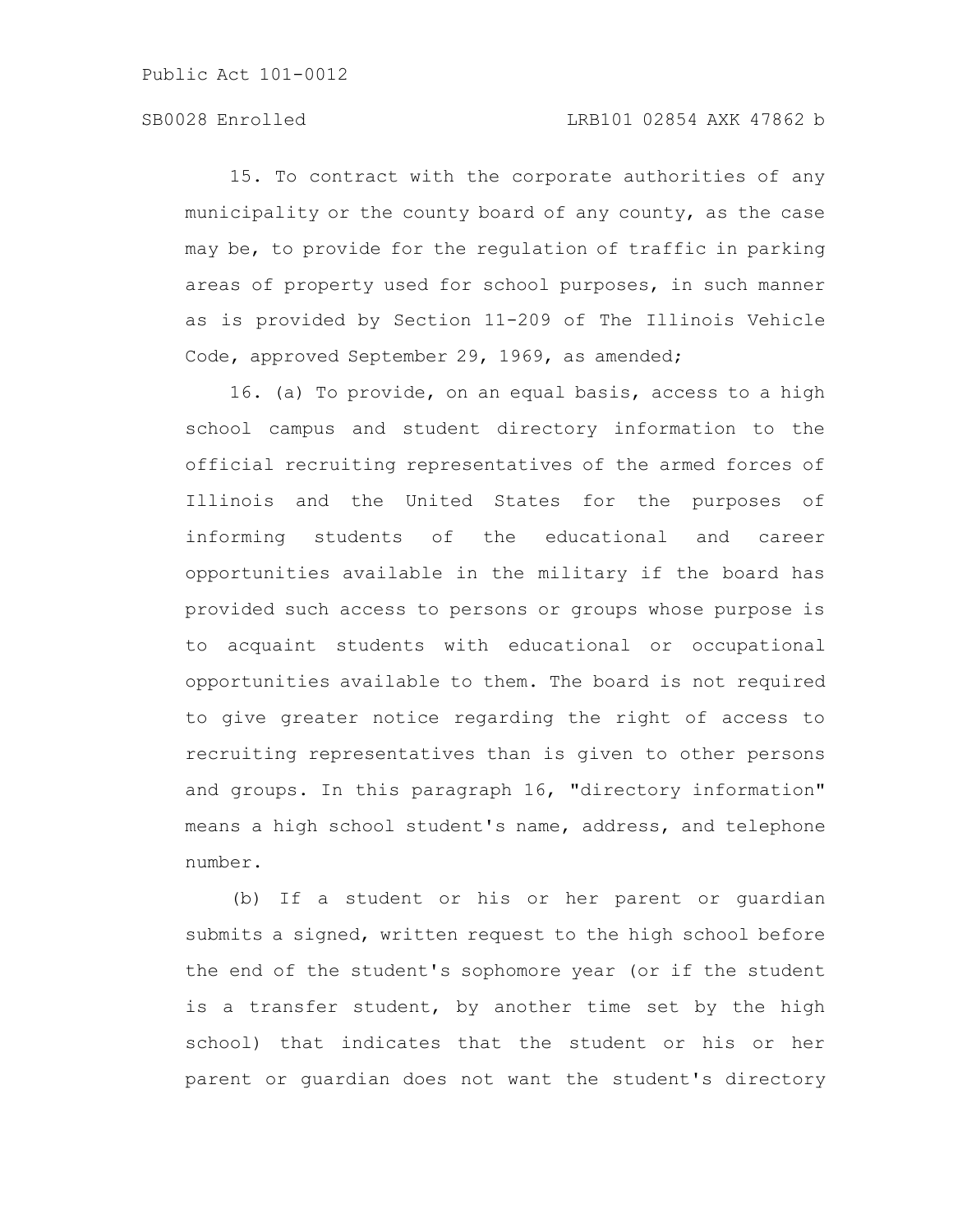# SB0028 Enrolled LRB101 02854 AXK 47862 b

information to be provided to official recruiting representatives under subsection (a) of this Section, the high school may not provide access to the student's directory information to these recruiting representatives. The high school shall notify its students and their parents or guardians of the provisions of this subsection (b).

(c) A high school may require official recruiting representatives of the armed forces of Illinois and the United States to pay a fee for copying and mailing a student's directory information in an amount that is not more than the actual costs incurred by the high school.

(d) Information received by an official recruiting representative under this Section may be used only to provide information to students concerning educational and career opportunities available in the military and may not be released to a person who is not involved in recruiting students for the armed forces of Illinois or the United States;

17. (a) To sell or market any computer program developed by an employee of the school district, provided that such employee developed the computer program as a direct result of his or her duties with the school district or through the utilization of the school district resources or facilities. The employee who developed the computer program shall be entitled to share in the proceeds of such sale or marketing of the computer program. The distribution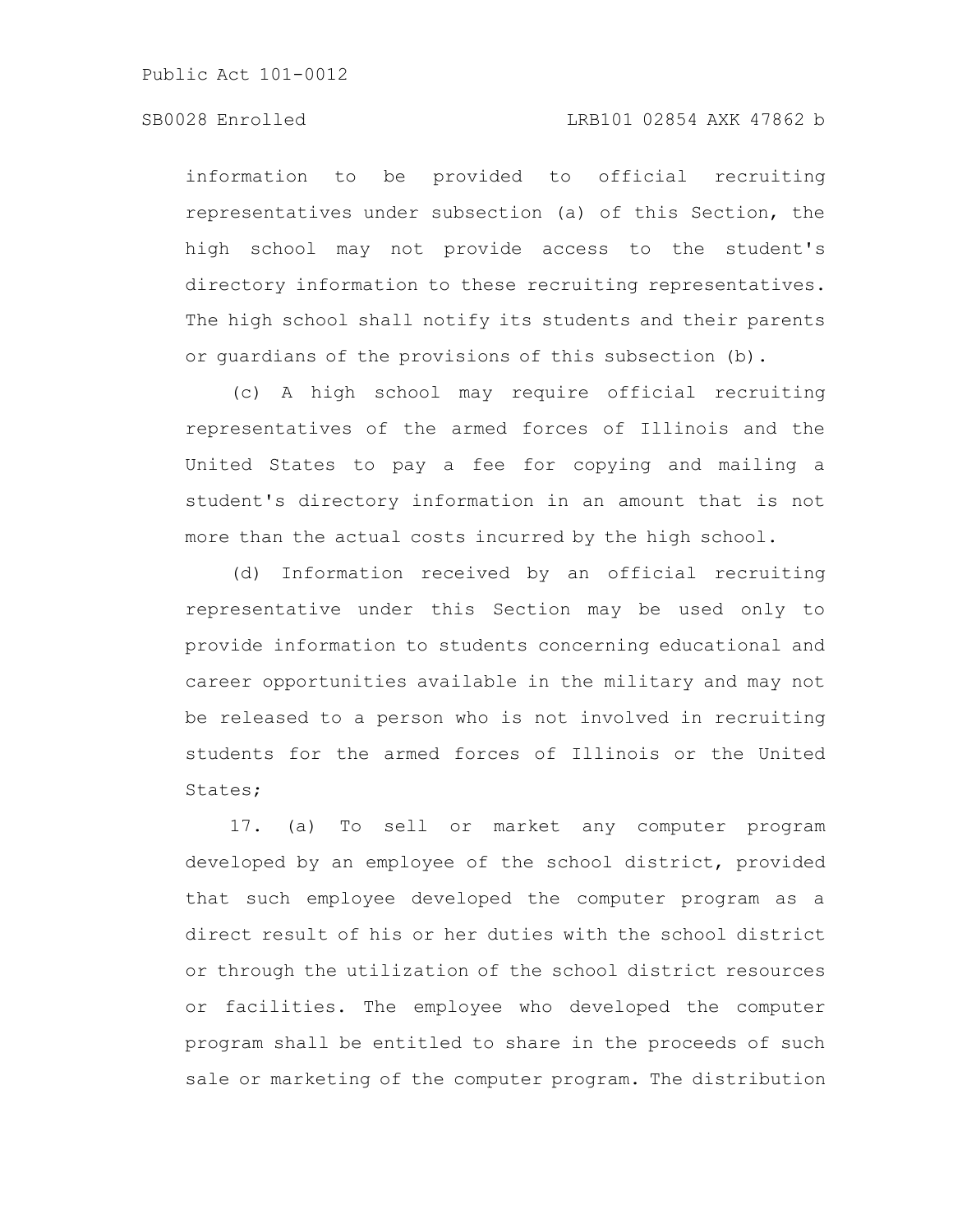# SB0028 Enrolled LRB101 02854 AXK 47862 b

of such proceeds between the employee and the school district shall be as agreed upon by the employee and the school district, except that neither the employee nor the school district may receive more than 90% of such proceeds. The negotiation for an employee who is represented by an exclusive bargaining representative may be conducted by such bargaining representative at the employee's request.

(b) For the purpose of this paragraph 17:

(1) "Computer" means an internally programmed, general purpose digital device capable of automatically accepting data, processing data and supplying the results of the operation.

(2) "Computer program" means a series of coded instructions or statements in a form acceptable to a computer, which causes the computer to process data in order to achieve a certain result.

(3) "Proceeds" means profits derived from marketing or sale of a product after deducting the expenses of developing and marketing such product;

18. To delegate to the general superintendent of schools, by resolution, the authority to approve contracts and expenditures in amounts of \$10,000 or less;

19. Upon the written request of an employee, to withhold from the compensation of that employee any dues, payments or contributions payable by such employee to any labor organization as defined in the Illinois Educational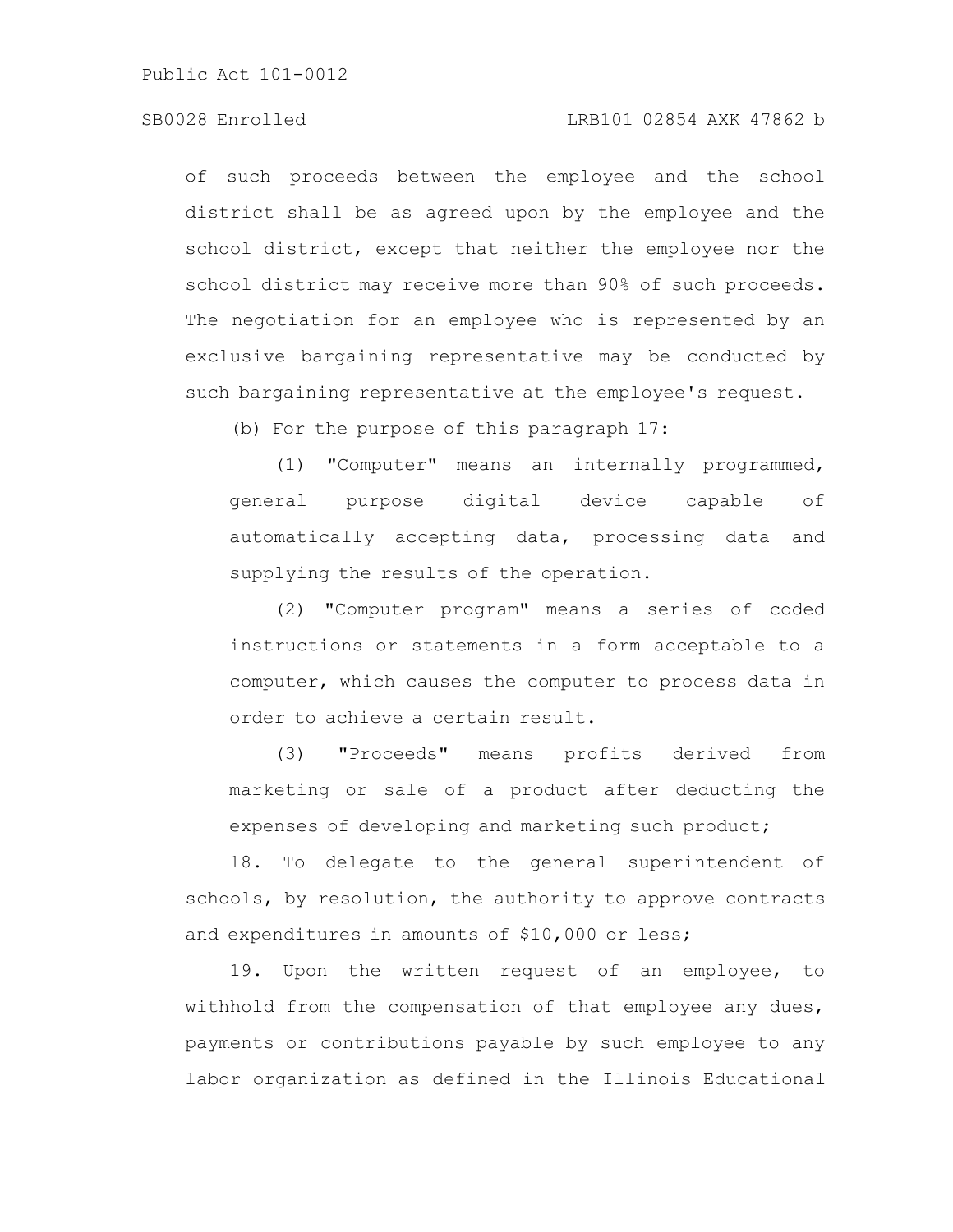# SB0028 Enrolled LRB101 02854 AXK 47862 b

Labor Relations Act. Under such arrangement, an amount shall be withheld from each regular payroll period which is equal to the pro rata share of the annual dues plus any payments or contributions, and the board shall transmit such withholdings to the specified labor organization within 10 working days from the time of the withholding;

19a. Upon receipt of notice from the comptroller of a municipality with a population of 500,000 or more, a county with a population of 3,000,000 or more, the Cook County Forest Preserve District, the Chicago Park District, the Metropolitan Water Reclamation District, the Chicago Transit Authority, or a housing authority of a municipality with a population of 500,000 or more that a debt is due and owing the municipality, the county, the Cook County Forest Preserve District, the Chicago Park District, the Metropolitan Water Reclamation District, the Chicago Transit Authority, or the housing authority by an employee of the Chicago Board of Education, to withhold, from the compensation of that employee, the amount of the debt that is due and owing and pay the amount withheld to the municipality, the county, the Cook County Forest Preserve District, the Chicago Park District, the Metropolitan Water Reclamation District, the Chicago Transit Authority, or the housing authority; provided, however, that the amount deducted from any one salary or wage payment shall not exceed 25% of the net amount of the payment. Before the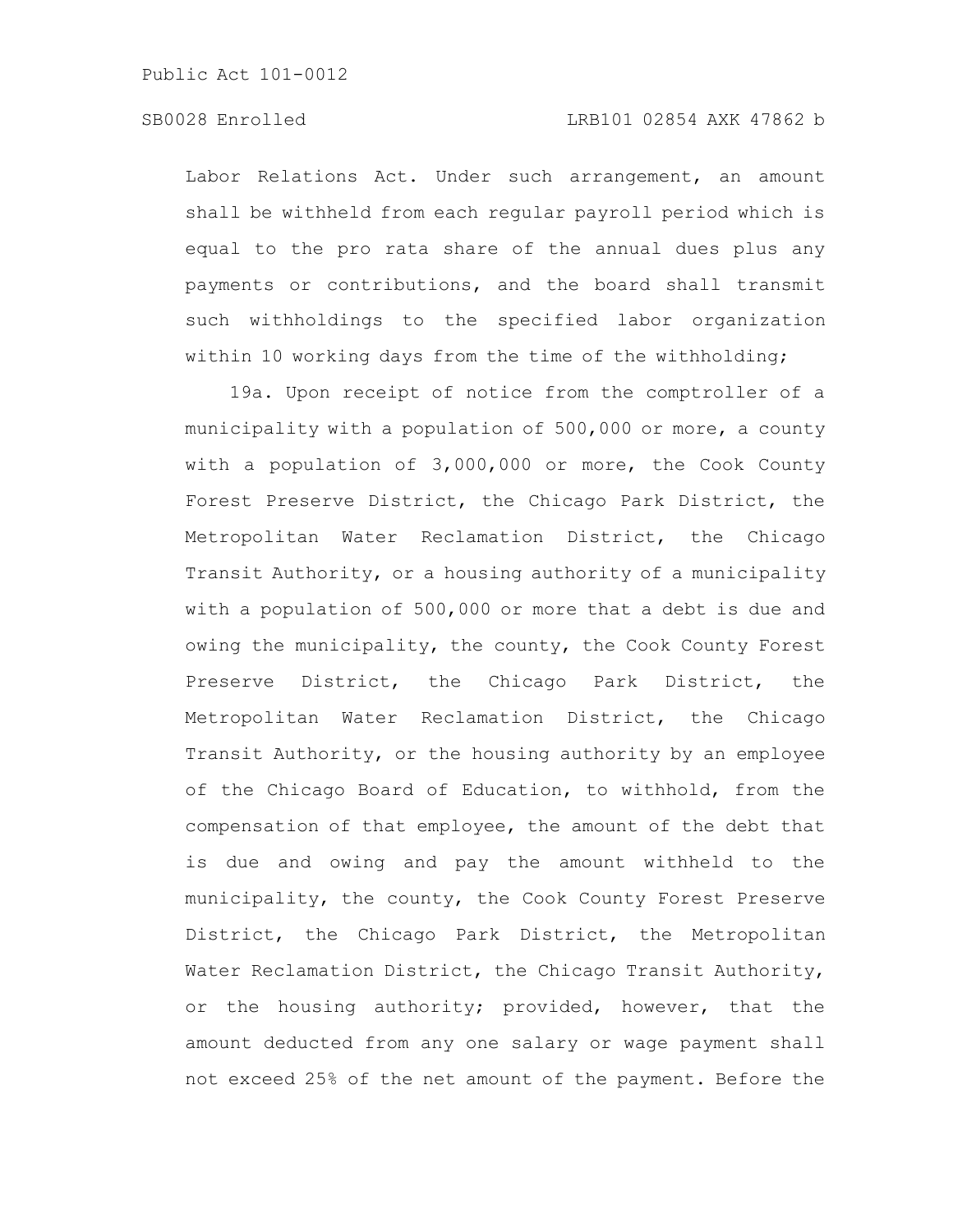Board deducts any amount from any salary or wage of an employee under this paragraph, the municipality, the county, the Cook County Forest Preserve District, the Chicago Park District, the Metropolitan Water Reclamation District, the Chicago Transit Authority, or the housing authority shall certify that (i) the employee has been afforded an opportunity for a hearing to dispute the debt that is due and owing the municipality, the county, the Cook County Forest Preserve District, the Chicago Park District, the Metropolitan Water Reclamation District, the Chicago Transit Authority, or the housing authority and (ii) the employee has received notice of a wage deduction order and has been afforded an opportunity for a hearing to object to the order. For purposes of this paragraph, "net amount" means that part of the salary or wage payment remaining after the deduction of any amounts required by law to be deducted and "debt due and owing" means (i) a specified sum of money owed to the municipality, the county, the Cook County Forest Preserve District, the Chicago Park District, the Metropolitan Water Reclamation District, the Chicago Transit Authority, or the housing authority for services, work, or goods, after the period granted for payment has expired, or (ii) a specified sum of money owed to the municipality, the county, the Cook County Forest Preserve District, the Chicago Park District, the Metropolitan Water Reclamation District, the Chicago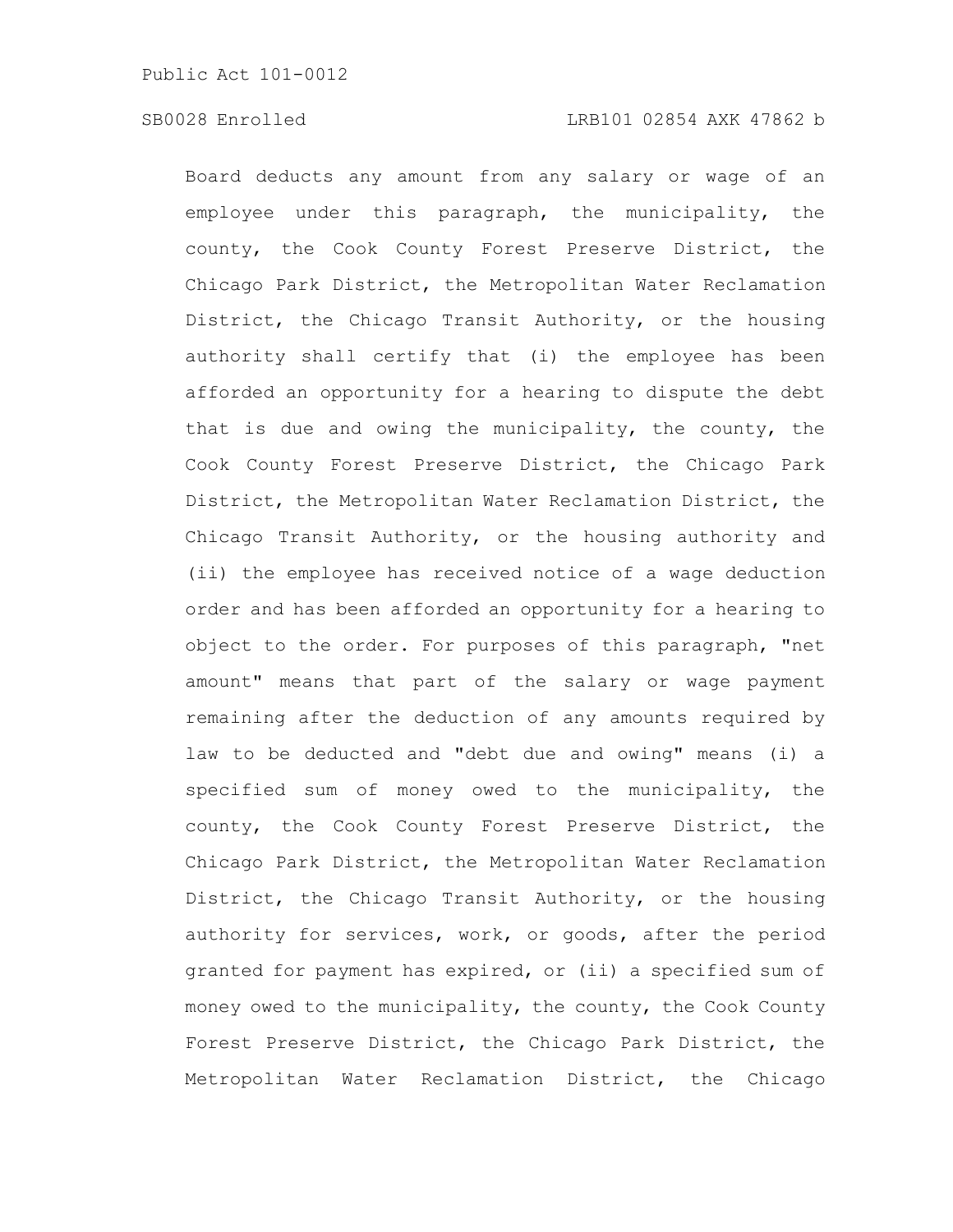Transit Authority, or the housing authority pursuant to a court order or order of an administrative hearing officer after the exhaustion of, or the failure to exhaust, judicial review;

20. The board is encouraged to employ a sufficient number of certified school counselors to maintain a student/counselor ratio of 250 to 1 by July 1, 1990. Each counselor shall spend at least 75% of his work time in direct contact with students and shall maintain a record of such time;

21. To make available to students vocational and career counseling and to establish 5 special career counseling days for students and parents. On these days representatives of local businesses and industries shall be invited to the school campus and shall inform students of career opportunities available to them in the various businesses and industries. Special consideration shall be given to counseling minority students as to career opportunities available to them in various fields. For the purposes of this paragraph, minority student means a person who is any of the following:

(a) American Indian or Alaska Native (a person having origins in any of the original peoples of North and South America, including Central America, and who maintains tribal affiliation or community attachment).

(b) Asian (a person having origins in any of the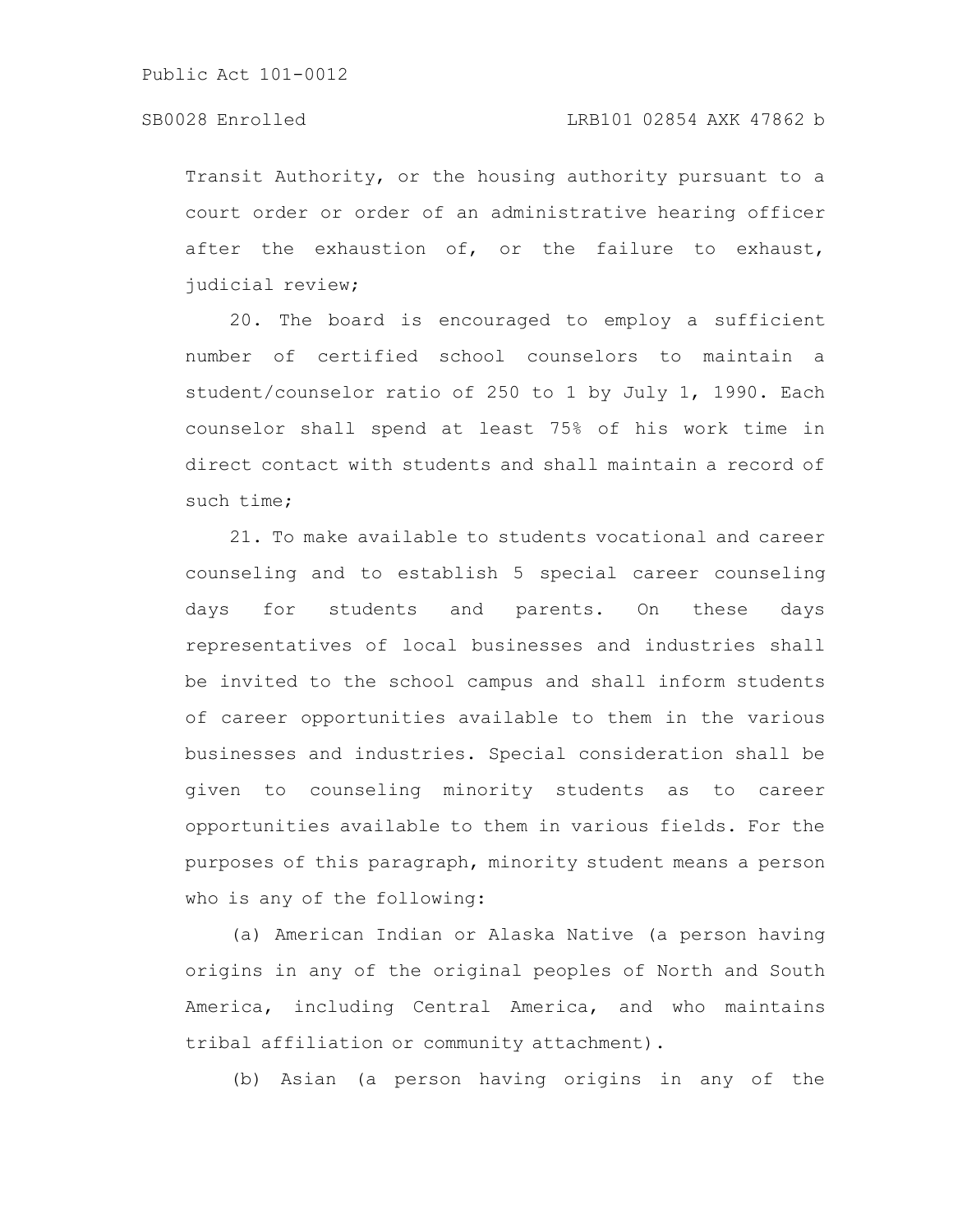original peoples of the Far East, Southeast Asia, or the Indian subcontinent, including, but not limited to, Cambodia, China, India, Japan, Korea, Malaysia, Pakistan, the Philippine Islands, Thailand, and Vietnam).

(c) Black or African American (a person having origins in any of the black racial groups of Africa). Terms such as "Haitian" or "Negro" can be used in addition to "Black or African American".

(d) Hispanic or Latino (a person of Cuban, Mexican, Puerto Rican, South or Central American, or other Spanish culture or origin, regardless of race).

(e) Native Hawaiian or Other Pacific Islander (a person having origins in any of the original peoples of Hawaii, Guam, Samoa, or other Pacific Islands).

Counseling days shall not be in lieu of regular school days;

22. To report to the State Board of Education the annual student dropout rate and number of students who graduate from, transfer from or otherwise leave bilingual programs;

23. Except as otherwise provided in the Abused and Neglected Child Reporting Act or other applicable State or federal law, to permit school officials to withhold, from any person, information on the whereabouts of any child removed from school premises when the child has been taken into protective custody as a victim of suspected child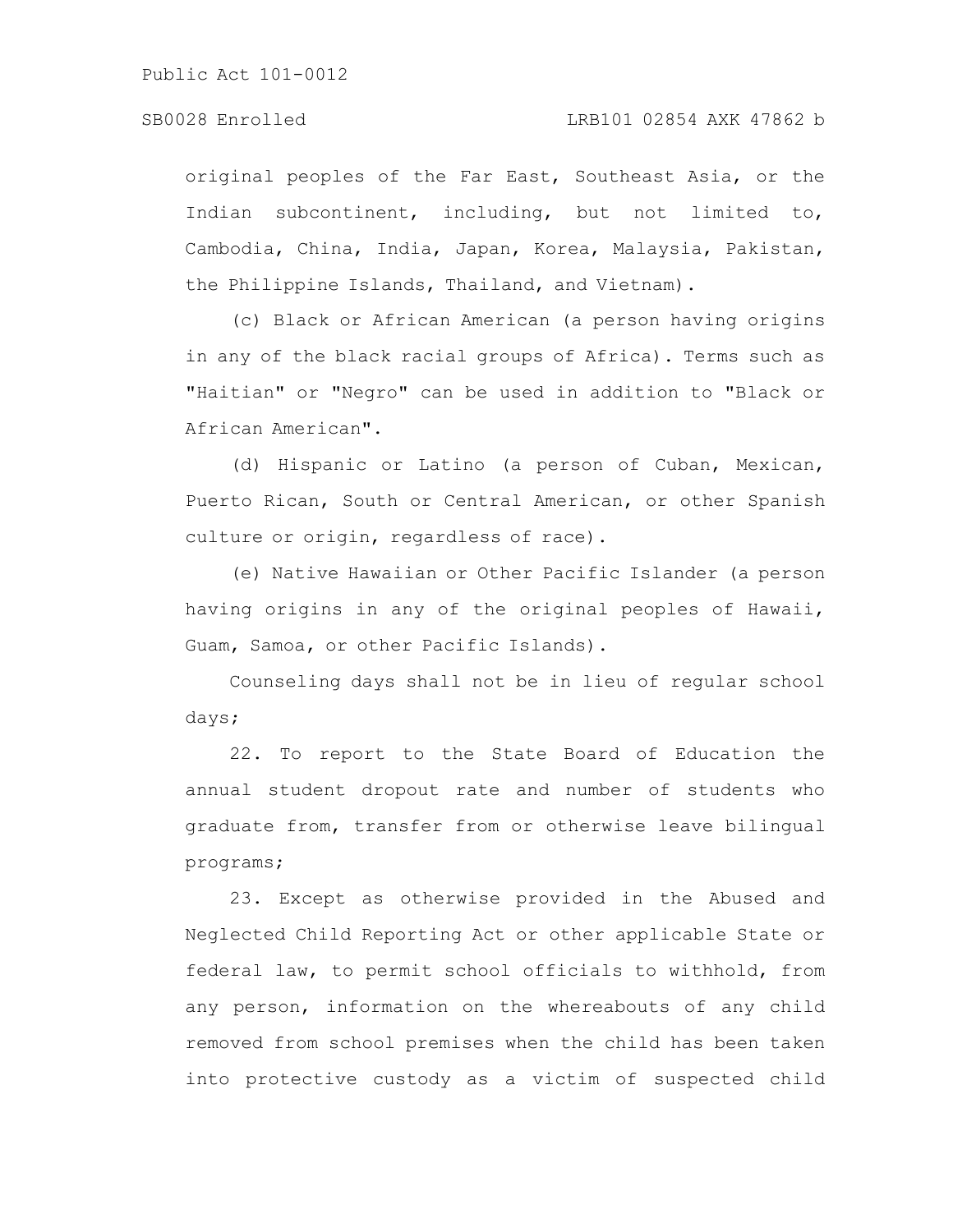abuse. School officials shall direct such person to the Department of Children and Family Services, or to the local law enforcement agency if appropriate;

24. To develop a policy, based on the current state of existing school facilities, projected enrollment and efficient utilization of available resources, for capital improvement of schools and school buildings within the district, addressing in that policy both the relative priority for major repairs, renovations and additions to school facilities, and the advisability or necessity of building new school facilities or closing existing schools to meet current or projected demographic patterns within the district;

25. To make available to the students in every high school attendance center the ability to take all courses necessary to comply with the Board of Higher Education's college entrance criteria effective in 1993;

26. To encourage mid-career changes into the teaching profession, whereby qualified professionals become certified teachers, by allowing credit for professional employment in related fields when determining point of entry on teacher pay scale;

27. To provide or contract out training programs for administrative personnel and principals with revised or expanded duties pursuant to this Act in order to assure they have the knowledge and skills to perform their duties;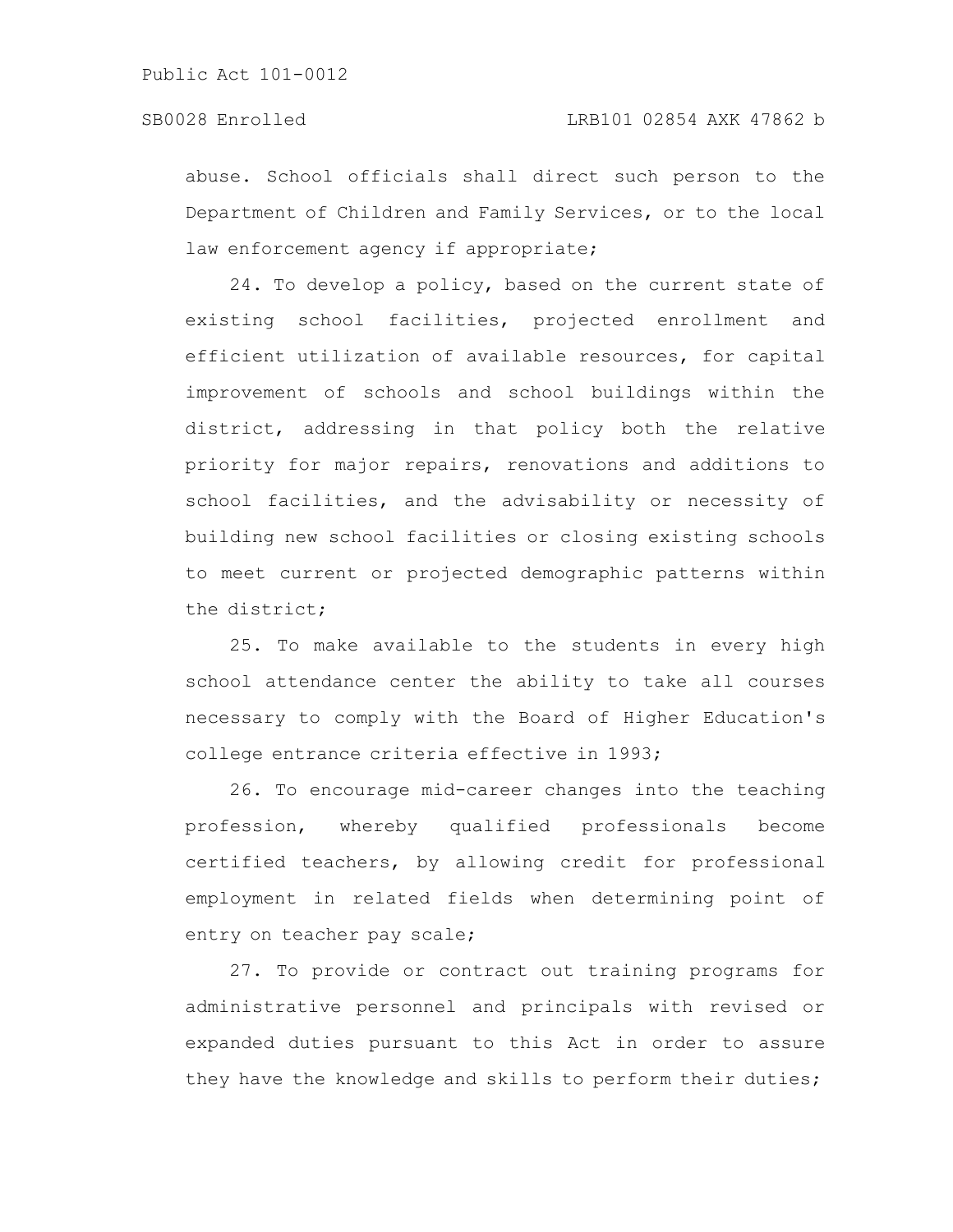# SB0028 Enrolled LRB101 02854 AXK 47862 b

28. To establish a fund for the prioritized special needs programs, and to allocate such funds and other lump sum amounts to each attendance center in a manner consistent with the provisions of part 4 of Section 34-2.3. Nothing in this paragraph shall be construed to require any additional appropriations of State funds for this purpose;

29. (Blank);

30. Notwithstanding any other provision of this Act or any other law to the contrary, to contract with third parties for services otherwise performed by employees, including those in a bargaining unit, and to layoff those employees upon 14 days written notice to the affected employees. Those contracts may be for a period not to exceed 5 years and may be awarded on a system-wide basis. The board may not operate more than 30 contract schools, provided that the board may operate an additional 5 contract turnaround schools pursuant to item (5.5) of subsection (d) of Section 34-8.3 of this Code;

31. To promulgate rules establishing procedures governing the layoff or reduction in force of employees and the recall of such employees, including, but not limited to, criteria for such layoffs, reductions in force or recall rights of such employees and the weight to be given to any particular criterion. Such criteria shall take into account factors including, but not be limited to, qualifications, certifications, experience, performance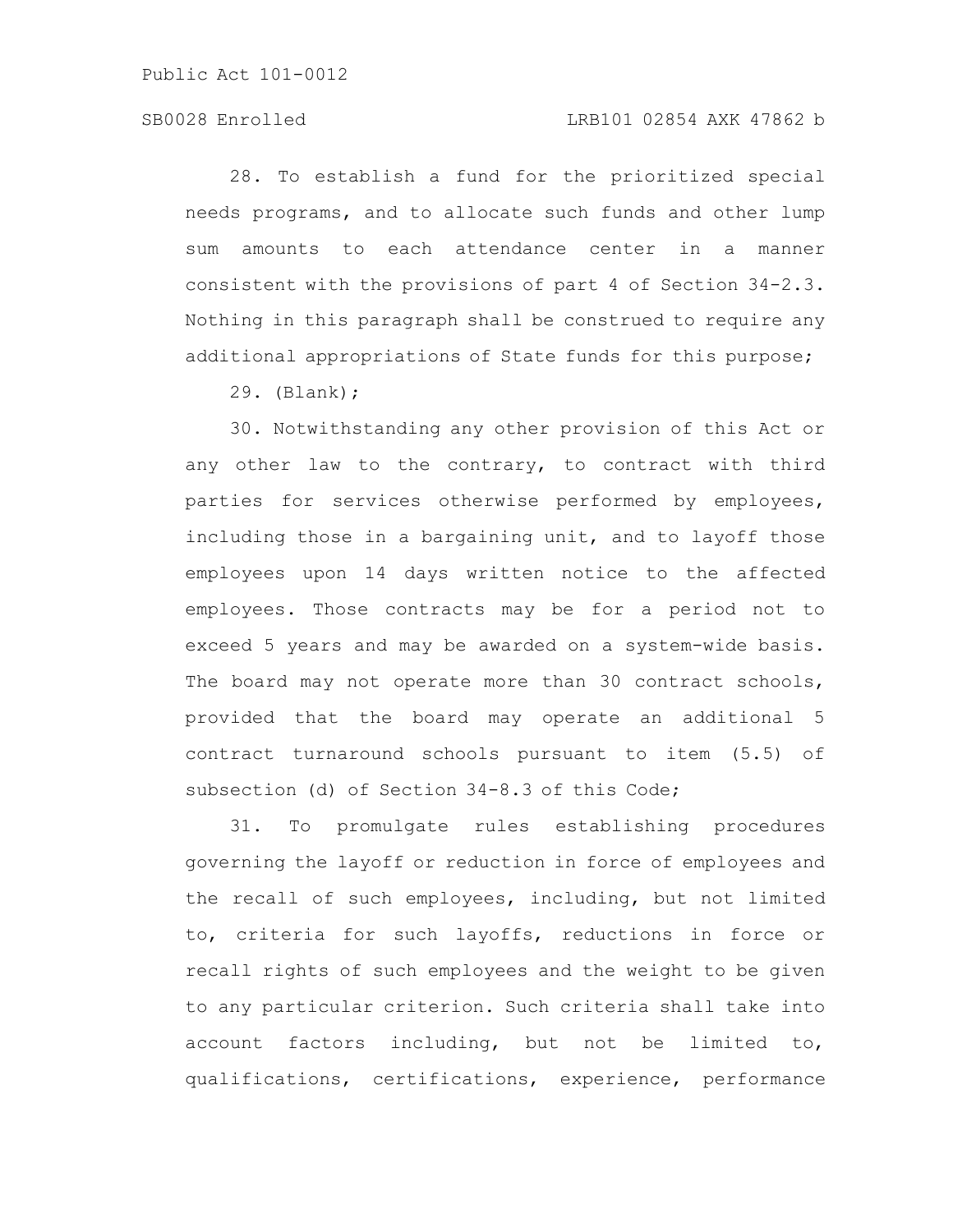ratings or evaluations, and any other factors relating to an employee's job performance;

32. To develop a policy to prevent nepotism in the hiring of personnel or the selection of contractors;

33. (Blank); and

34. To establish a Labor Management Council to the board comprised of representatives of the board, the chief executive officer, and those labor organizations that are the exclusive representatives of employees of the board and to promulgate policies and procedures for the operation of the Council.

The specifications of the powers herein granted are not to be construed as exclusive but the board shall also exercise all other powers that they may be requisite or proper for the maintenance and the development of a public school system, not inconsistent with the other provisions of this Article or provisions of this Code which apply to all school districts.

In addition to the powers herein granted and authorized to be exercised by the board, it shall be the duty of the board to review or to direct independent reviews of special education expenditures and services. The board shall file a report of such review with the General Assembly on or before May 1, 1990. (Source: P.A. 99-143, eff. 7-27-15; 100-465, eff. 8-31-17; 100-1046, eff. 8-23-18.)

Section 10. The Vocational Academies Act is amended by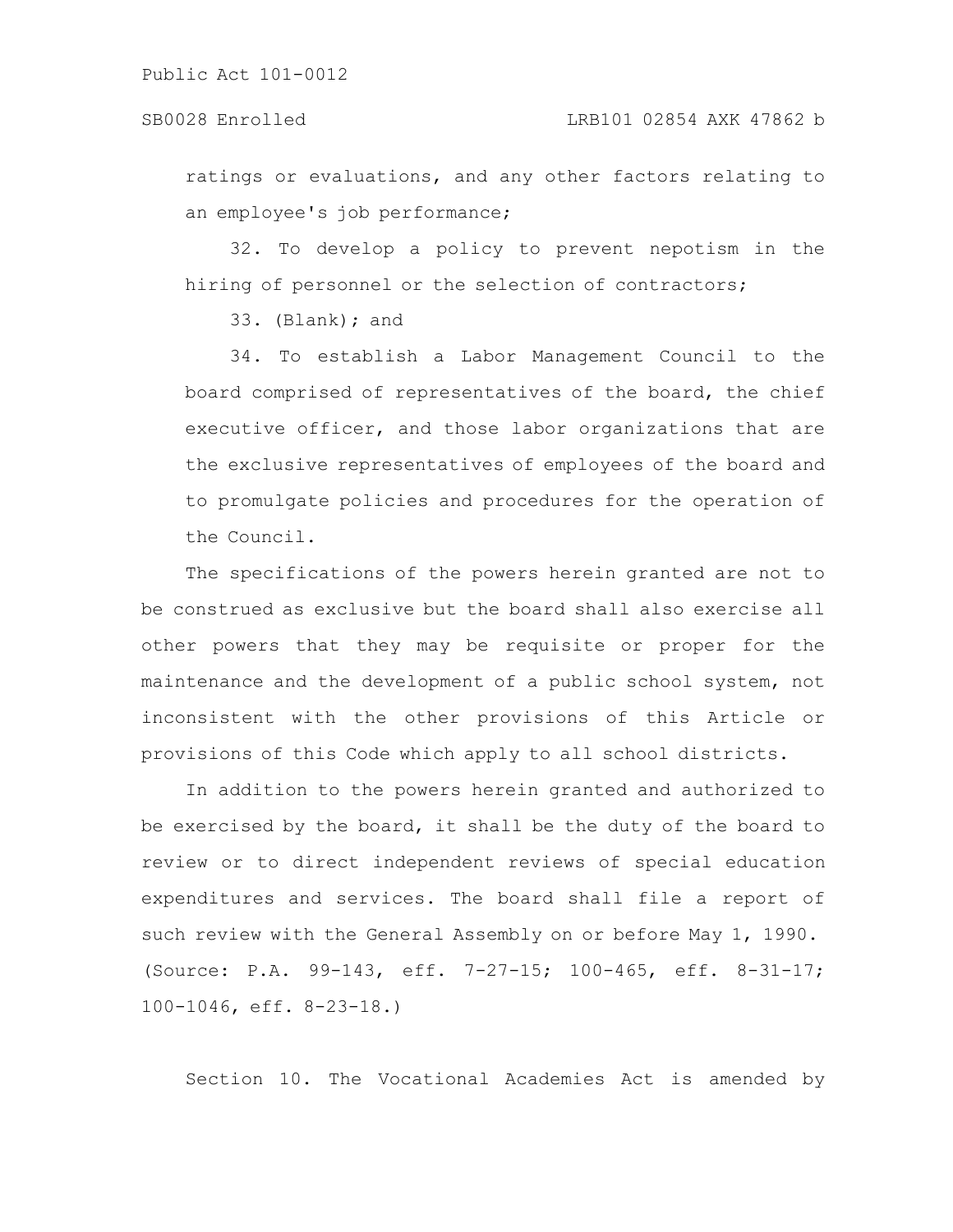### SB0028 Enrolled LRB101 02854 AXK 47862 b

changing Section 10 as follows:

(105 ILCS 433/10)

Sec. 10. Establishment. A school district, in partnership with community colleges, local employers, and community-based organizations, may establish a vocational academy that is eligible for a grant under this Act if the vocational academy meets all of the following requirements:

(1) The vocational academy must have a minimum 5-clock-hour day, as required under Section 10-19.05 of the School Code, and be under the direct supervision of teachers.

(2) The vocational academy must be a 2-year school within a school program for grades 10 through 12 that is organized around a career theme and operated as a business-education partnership.

(3) The vocational academy must be a career-oriented program that uses the direct involvement of local employers to provide students with an education and the skills needed for employment.

(4) The vocational academy must be a standards-based educational program that prepares students both academically and technically for entrance into postsecondary education or careers in a selected field.

(5) The curriculum of the vocational academy must be based on the Illinois Learning Standards, and work-site